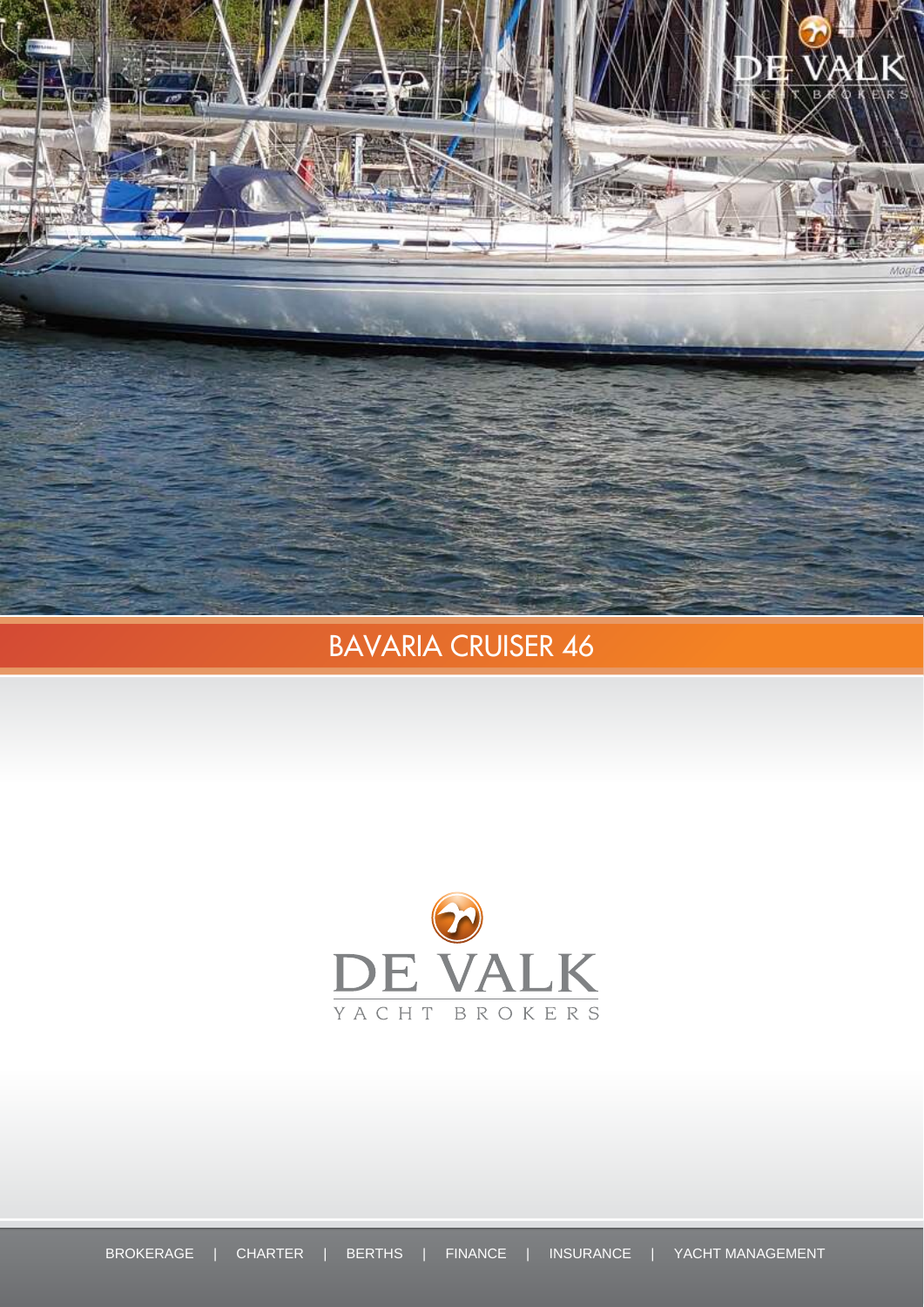#### **BROKER'S COMMENTS**

''The Bavaria 46 is a fine family sailing yacht with a beautifully detailed mahogany interior that is bright and comfortable. She is a well known classic and was built to Lloyds specifications, fitted with a Volvo Penta engine, a 'roll in the mast' mainsail and a genoa reefing system. This Bavaria 46 has been chartered out to the same guests throughout the years. VAT is included in the price for private guests. If you are interested, we look forward to arranging a viewing with you.''

#### **Hartmut Ross**

#### **SPECIFICATIONS**

| <b>Dimensions</b>   | $14,20 \times 4,45 \times 1,65$ (m) | <b>Builder</b>     | <b>Bavaria</b>   |
|---------------------|-------------------------------------|--------------------|------------------|
| <b>Built</b>        | 1999                                | Cabins             | $\overline{4}$   |
| <b>Material</b>     | <b>GRP</b>                          | <b>Berths</b>      | 10               |
| Engine(s)           | 1 x Volvo Penta MD22P diesel        | H <sub>p</sub> /Kw | 59 (hp), 43 (kw) |
| <b>Asking price</b> | EUR 79.000 (vat: paid)              | Lying              | contact Kiel     |
|                     |                                     |                    |                  |

#### **CONTACT**

| Sales office   | De Valk Kiel             | <b>Telephone</b> | +49 1712312133 |
|----------------|--------------------------|------------------|----------------|
| <b>Address</b> | Hermann Rennerstrasse 12 | <b>Fax</b>       | +49 1712312133 |
|                | 22609 Hamburg            | E-mail           | kiel@devalk.nl |
|                | Germany                  |                  |                |

#### **DISCLAIMER**

These particulars are given in good faith as supplied but cannot be guaranteed and cannot be used for contracts.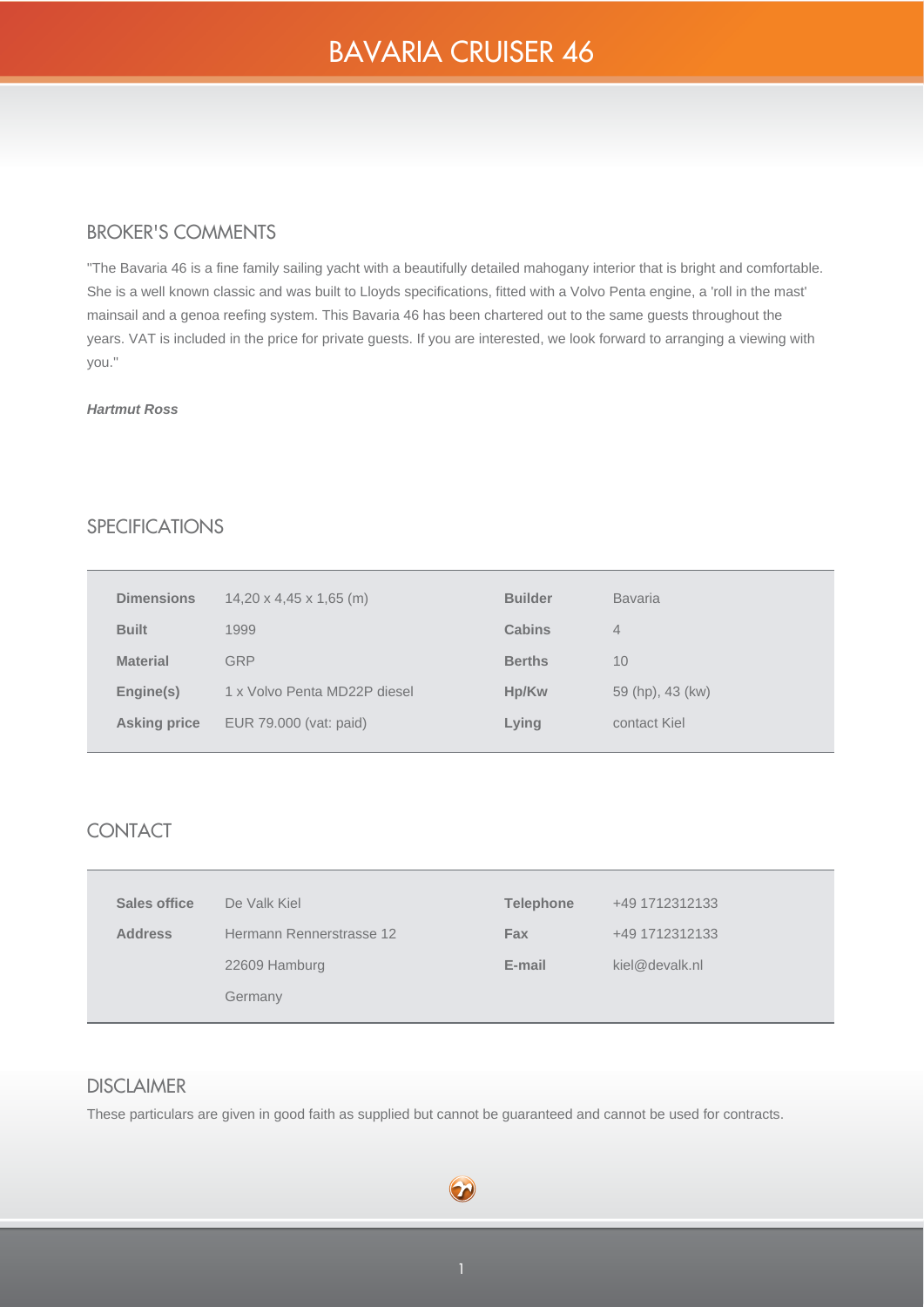#### **GENERAL**

| <b>Model</b>                   | <b>BAVARIA CRUISER 46</b> |
|--------------------------------|---------------------------|
| <b>Type</b>                    | sailing yacht             |
| LOA(m)                         | 14,20                     |
| Beam (m)                       | 4,45                      |
| Draft (m)                      | 1,65                      |
| Air draft (m)                  | 21,50                     |
| Air draft min (m)              | 20,40                     |
| Headroom (m)                   | 2,00                      |
| Year built                     | 1999                      |
| Launched                       | 1999                      |
| <b>Builder</b>                 | <b>Bavaria</b>            |
| Country                        | Germany                   |
| Displacement (t)               | 12,5                      |
| <b>CE</b> norm                 | B                         |
| <b>Hull material</b>           | <b>GRP</b>                |
| Hull colour                    | white                     |
| <b>Superstructure material</b> | <b>GRP</b>                |
| Deck finish                    | teak                      |
| <b>Cockpit deck finish</b>     | teak                      |
| Antifouling (year)             | August 2021               |
| <b>Window frame</b>            | yes                       |
| <b>Window material</b>         | yes                       |
| Radar arch                     | Mast                      |
| Fuel tank (litre)              | aluminium 210             |
| Level indicator (fuel tank)    | yes                       |
| <b>Freshwater tank (litre)</b> | $2 \times 250$            |
| Level indicator (freshwater)   | yes                       |
| <b>Blackwater tank (litre)</b> | yes                       |
| <b>Wheel steering</b>          | yes                       |
| <b>Emergency tiller</b>        | yes                       |

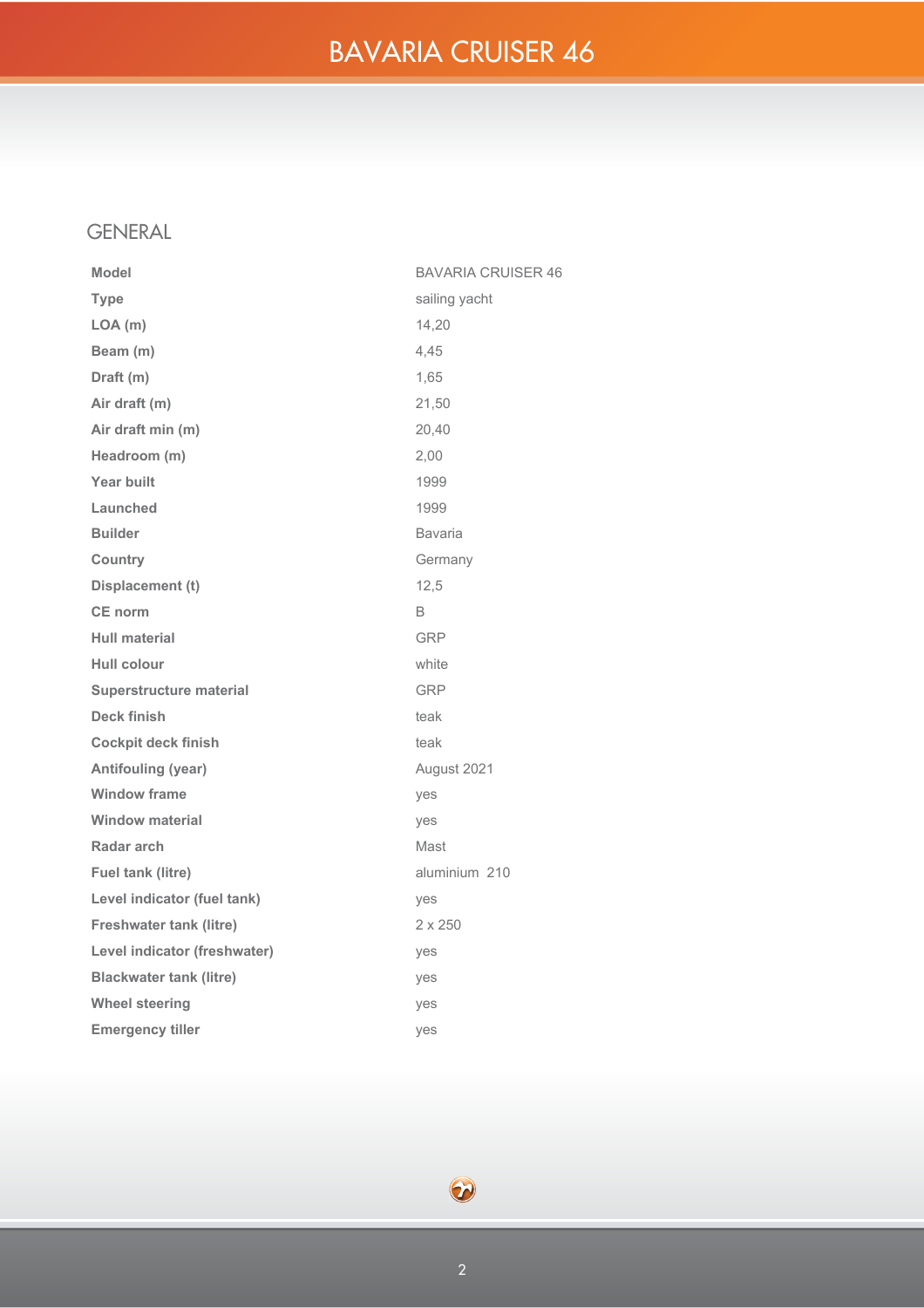### **ACCOMMODATION**

| Cabins                   | 4                   |
|--------------------------|---------------------|
| <b>Berths</b>            | 10                  |
| Interior                 | mahogany            |
| Floor                    | teak and holly      |
| Open cockpit             | yes                 |
| Saloon                   | yes                 |
| Headroom saloon (m)      | 1,95                |
| <b>Heating</b>           | yes                 |
| <b>Navigation center</b> | yes                 |
| <b>Dinette</b>           | yes                 |
| Galley                   | yes                 |
| Countertop               | yes                 |
| <b>Sink</b>              | stainless steel     |
| Cooker                   | calor gas           |
| Oven                     | yes                 |
| Fridge                   | yes                 |
| Hot water system         | yes                 |
| Water pressure system    | yes                 |
| <b>Crockery</b>          | yes                 |
| Guest cabin 1            | double bed          |
| Bed length (m)           | $\overline{2}$      |
| Wardrobe                 | drawers and shelves |
| <b>Bathroom</b>          | separate            |
| <b>Toilet</b>            | en suite            |
| <b>Toilet system</b>     | manual              |
| <b>Wash basin</b>        | yes                 |
| <b>Guest cabin 2</b>     | double bed          |
| Wardrobe                 | drawers and shelves |

 $\bigodot$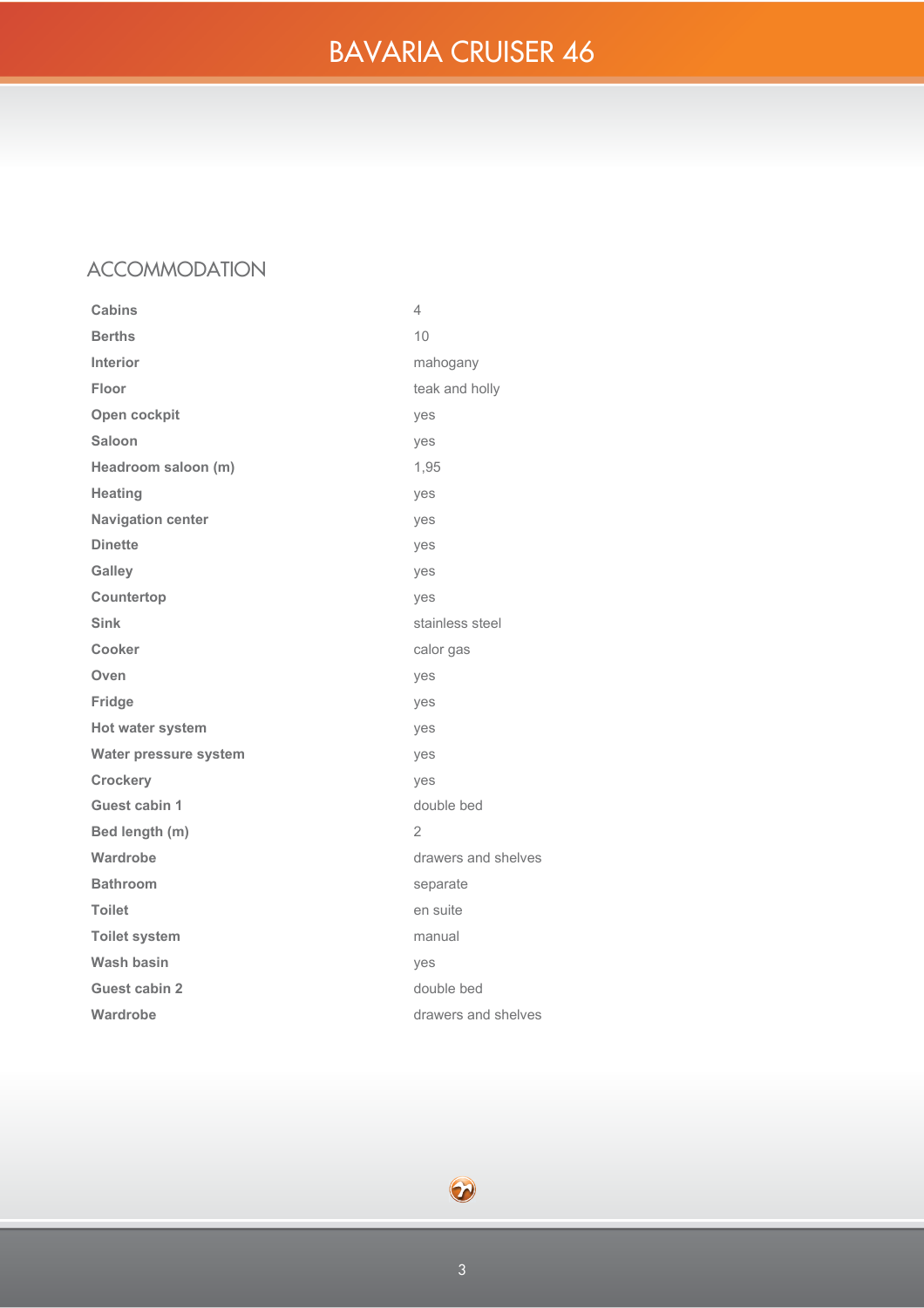**Bed length (m) 2 Bathroom yes Toilet en suite Toilet system manual Wash basin yes Bed length (m) 2 Wardrobe drawers** and shelves

#### **MACHINERY**

| No of engines                  | 1                  |
|--------------------------------|--------------------|
| <b>Make</b>                    | Volvo Penta        |
| <b>Type</b>                    | MD <sub>22</sub> P |
| <b>HP</b>                      | 59                 |
| kW                             | 43,00              |
| Fuel                           | diesel             |
| Year installed                 | 1999               |
| Year of overhaul               | Revision 2018      |
| <b>Drive</b>                   | sail-drive         |
| Saildrive seal                 | <b>New 2018</b>    |
| <b>Bowthruster</b>             | yes                |
| <b>Exhaust</b>                 | ves                |
| <b>Propeller type</b>          | fixed              |
| <b>Propeller blades</b>        | 3                  |
| <b>Manual bilge pump</b>       | yes                |
| <b>Electric bilge pump</b>     | yes                |
| <b>Electrical installation</b> | yes                |
| <b>Start battery</b>           | 1                  |
| <b>Service battery</b>         | New 3 x 2020       |

**Guest cabin 3 double bed + single bed Wardrobe drawers** and **shelves Guest cabin 4 double bed + single bed**

**4**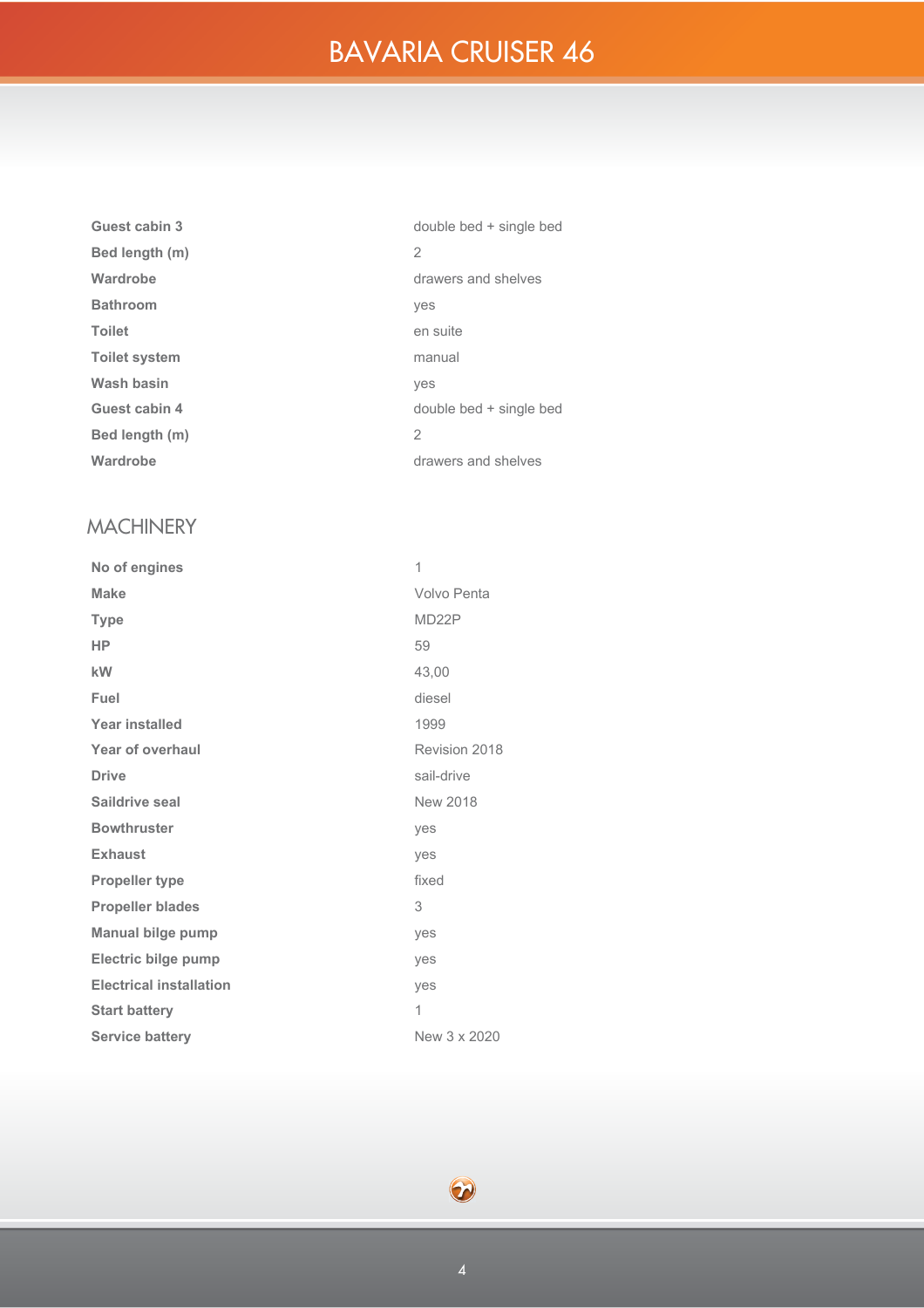| <b>Battery monitor</b> | ves        |
|------------------------|------------|
| <b>Battery charger</b> | ves        |
| Shorepower             | with cable |

### **NAVIGATION**

| <b>Compass</b>           | yes |
|--------------------------|-----|
| <b>Electric compass</b>  | yes |
| Depth sounder/log        | yes |
| Windset                  | yes |
| <b>VHF</b>               | yes |
| <b>Autopilot</b>         | yes |
| Rudder angle indicator   | yes |
| Radar                    | yes |
| <b>GPS</b>               | yes |
| <b>Personal computer</b> | yes |
| <b>PC</b> connection     | yes |
| Electronis chart(s)      | yes |
| <b>AIS receiver</b>      | yes |
| <b>AIS transponder</b>   | yes |
| <b>Navigation lights</b> | yes |

### **EQUIPMENT**

| Sprayhood               | yes      |
|-------------------------|----------|
| <b>Winter cover</b>     | Nwe 2019 |
| <b>Cockpit cushions</b> | yes      |
| <b>Cockpit table</b>    | yes      |
| <b>Bathing platform</b> | yes      |
| <b>Transom door</b>     | yes      |
| Gangway                 | ves      |
|                         |          |



 $\odot$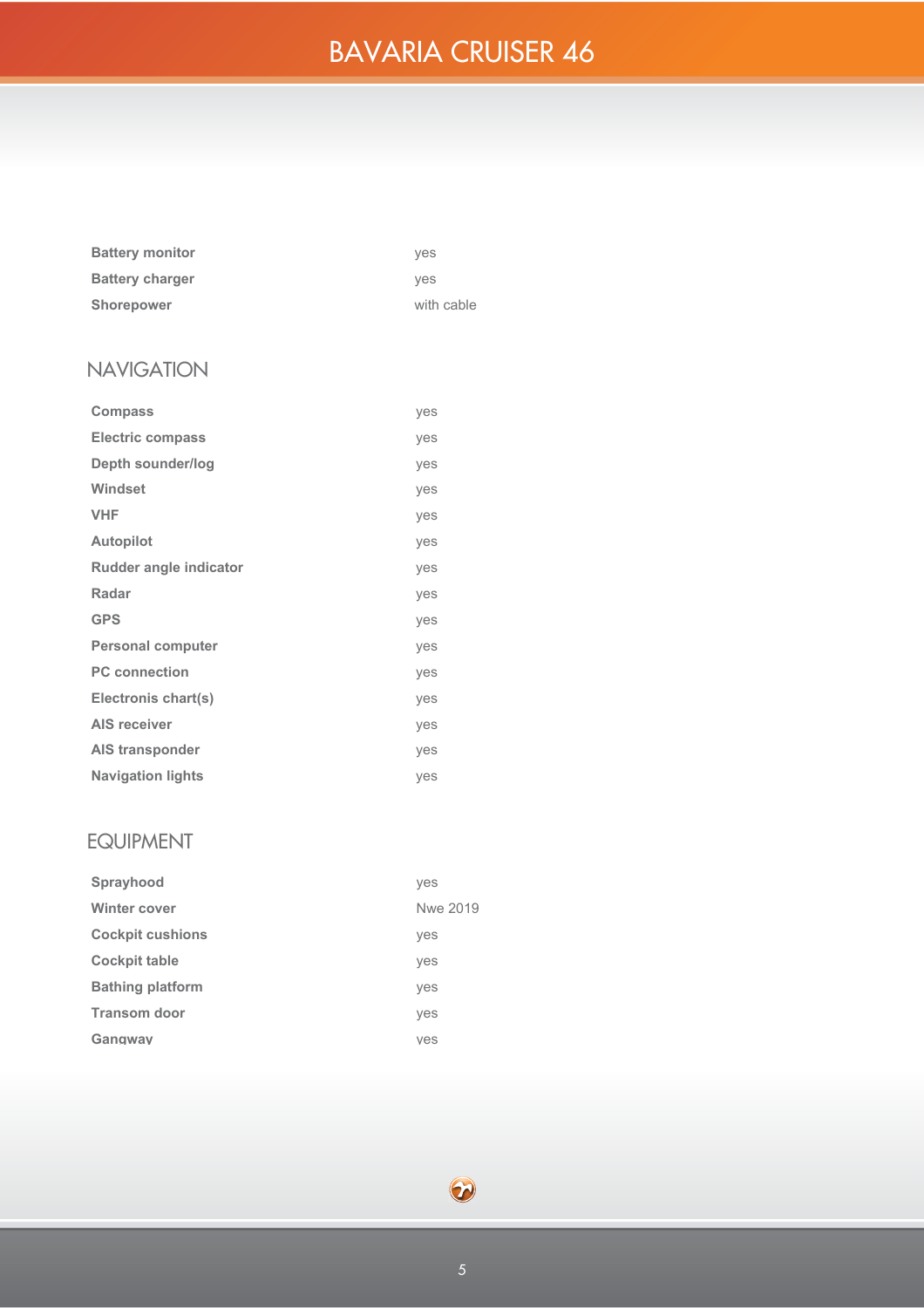| <b>Deck shower</b>          | yes             |
|-----------------------------|-----------------|
| Anchor                      | yes             |
| Anchor 2                    | yes             |
| <b>Anchor chain</b>         | yes             |
| <b>Windlass</b>             | electrical      |
| Sea railing                 | stainless steel |
| Grab rail (superstructure)  | stainless steel |
| Railing side opening gates  | yes             |
| <b>Pushpit</b>              | yes             |
| Life raft                   | container       |
| Life raft (pers)            | 10              |
| Last life raft survey       | 2019            |
| Lifejackets                 | 12              |
| <b>Safety harness</b>       | 12              |
| <b>Danbuoy</b>              | yes             |
| <b>Safety lines on deck</b> | yes             |
| Horn                        | yes             |
| <b>Binocular</b>            | yes             |
| <b>Fenders</b>              | yes             |
| <b>Mooring lines</b>        | yes             |
| <b>Spare parts</b>          | yes             |
| <b>Tools</b>                | yes             |
| Radio-cd player             | yes             |
| <b>Speakers in cabin</b>    | yes             |
| <b>Fire extinguisher</b>    | ves             |

### **RIGGING**

| <b>Standing rigging</b> | wire.     |
|-------------------------|-----------|
| <b>Brand mast</b>       | Seldén    |
| <b>Material mast</b>    | aluminium |

 $\odot$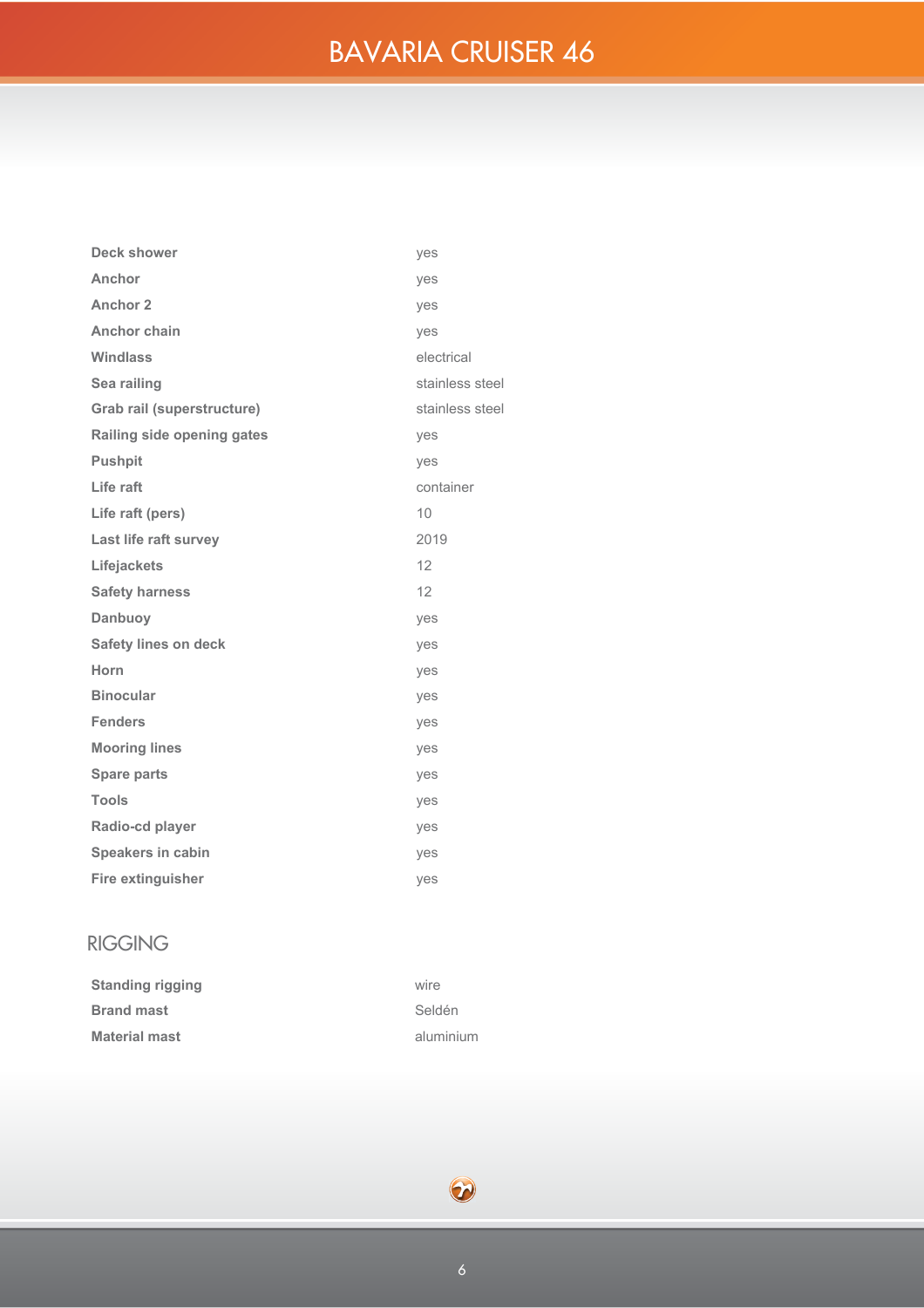| <b>Spreaders</b>          | $\overline{2}$       |
|---------------------------|----------------------|
| <b>Mainsail</b>           | New 2018             |
| Jib                       | yes                  |
| Genoa                     | <b>New 2018</b>      |
| Genoa furler              | Furlex               |
| Stormjib                  | yes                  |
| <b>Reefing System</b>     | main in-mast furling |
| <b>Boomvang</b>           | yes                  |
| Secondary sheet winch     | Haken 44             |
| <b>Genoa sheetwinches</b> | Haken 53             |

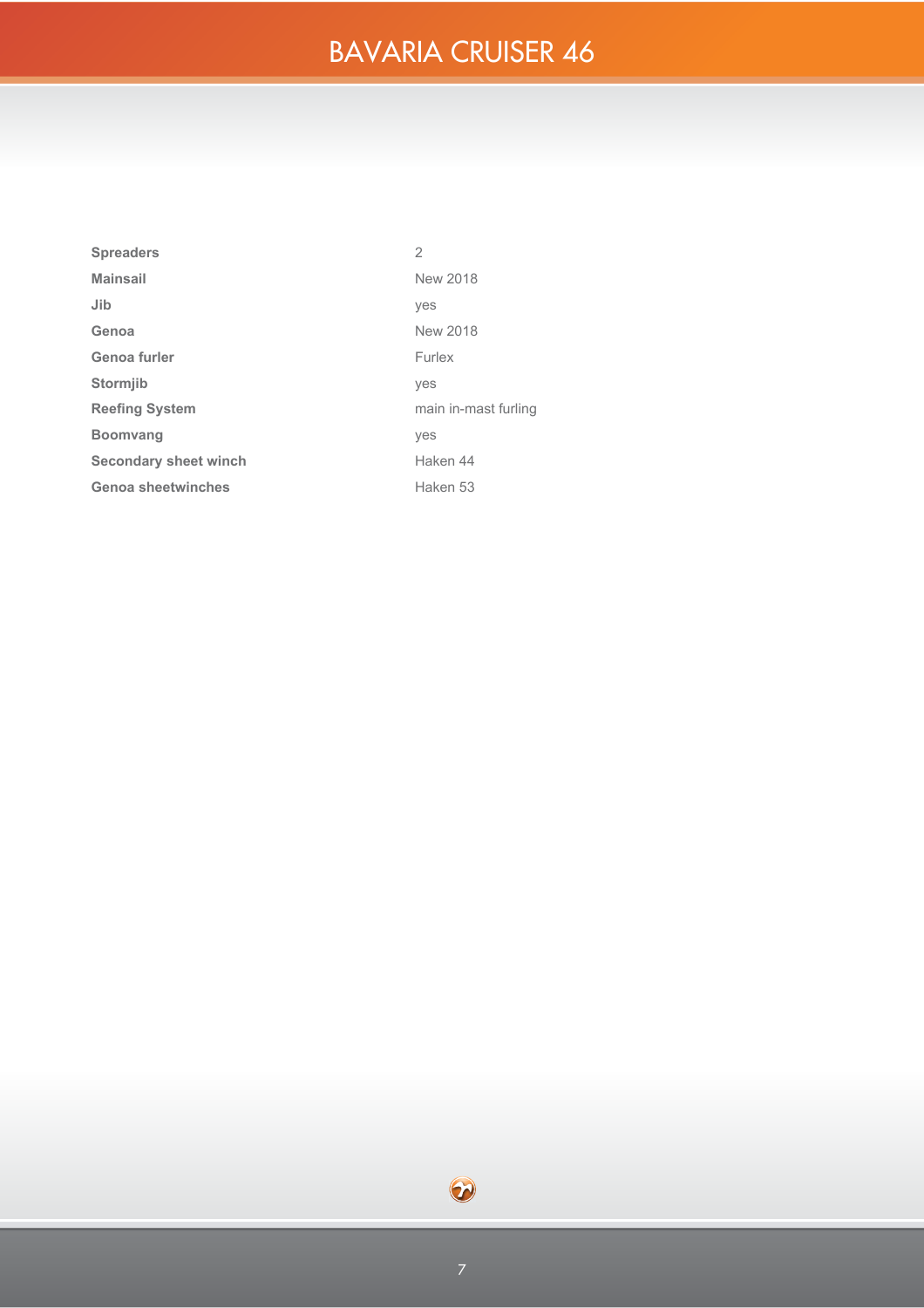# %\$9\$5,\$ &58,6(5



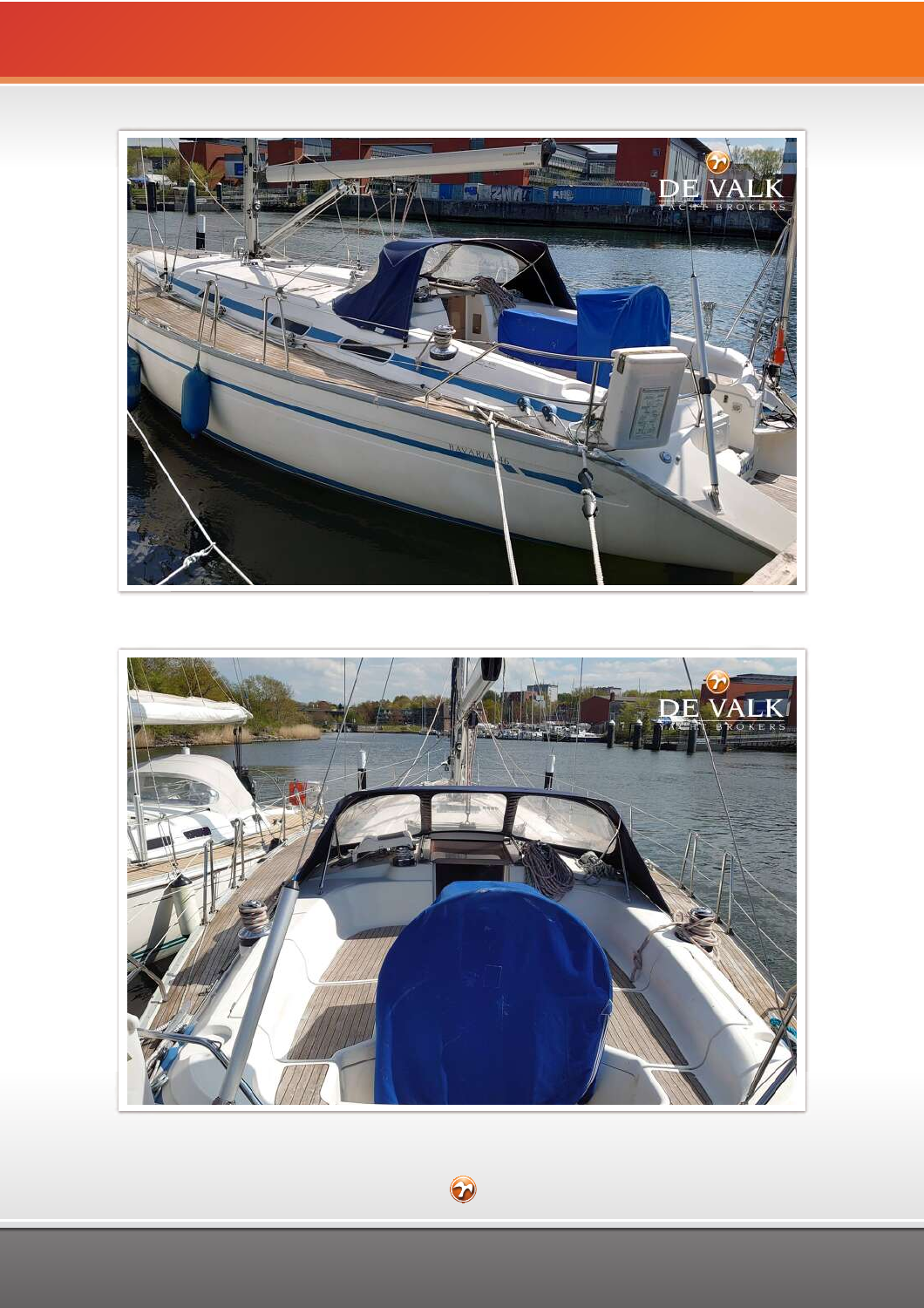| ---- |  |
|------|--|
|      |  |
|      |  |
|      |  |
|      |  |
|      |  |
|      |  |
|      |  |
|      |  |
|      |  |
|      |  |
|      |  |
|      |  |
|      |  |
|      |  |
|      |  |
|      |  |
|      |  |
|      |  |
|      |  |
|      |  |
|      |  |
|      |  |
|      |  |
|      |  |
|      |  |
|      |  |
|      |  |
|      |  |
|      |  |
|      |  |
|      |  |
|      |  |
|      |  |
|      |  |
|      |  |
|      |  |
|      |  |
|      |  |
|      |  |
|      |  |
|      |  |
|      |  |
|      |  |
|      |  |
|      |  |
|      |  |
|      |  |
|      |  |
|      |  |
|      |  |
|      |  |
|      |  |
|      |  |
|      |  |
|      |  |
|      |  |
|      |  |
|      |  |

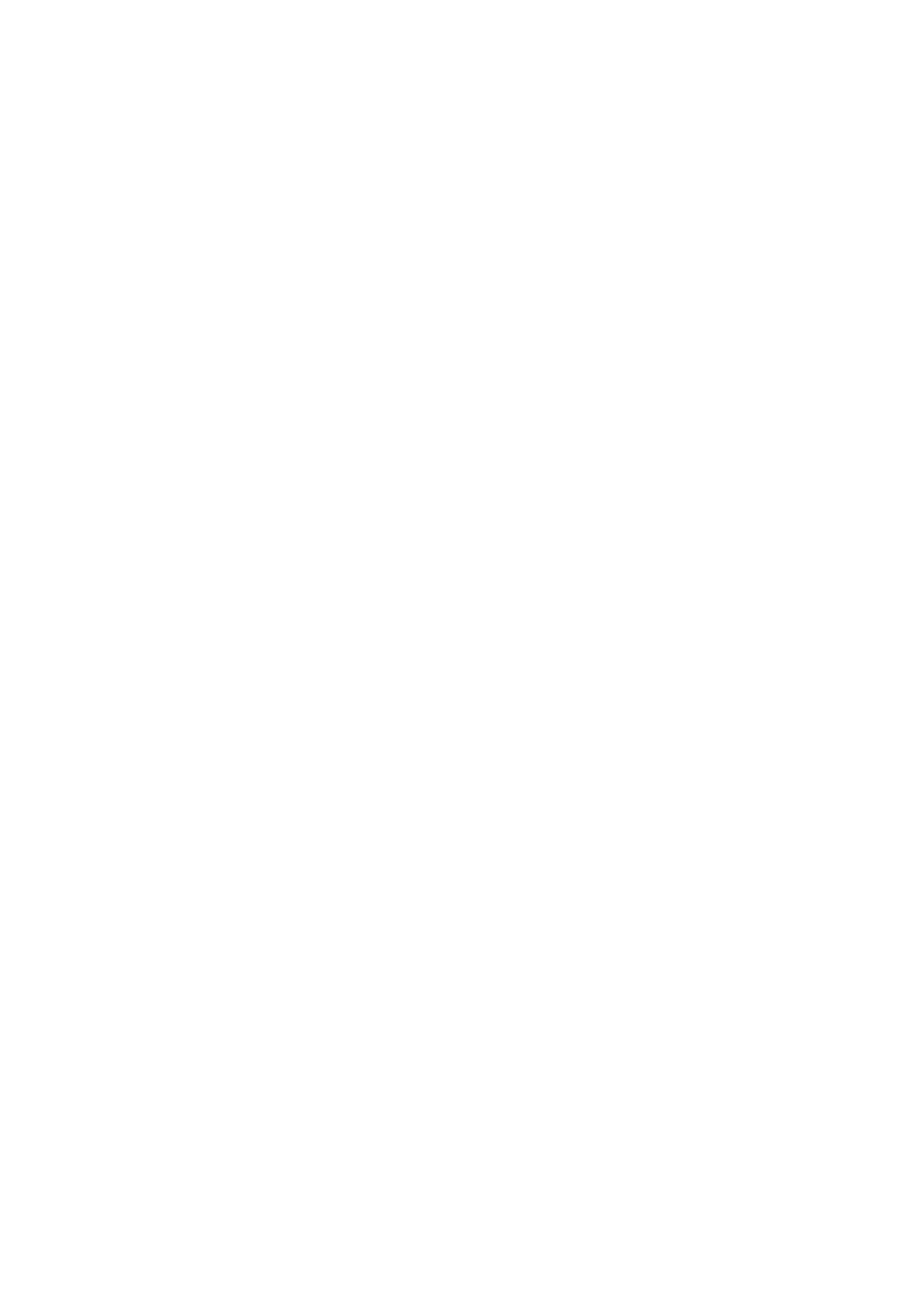| ---- |  |
|------|--|
|      |  |
|      |  |
|      |  |
|      |  |
|      |  |
|      |  |
|      |  |
|      |  |
|      |  |
|      |  |
|      |  |
|      |  |
|      |  |
|      |  |
|      |  |
|      |  |
|      |  |
|      |  |
|      |  |
|      |  |
|      |  |
|      |  |
|      |  |
|      |  |
|      |  |
|      |  |
|      |  |
|      |  |
|      |  |
|      |  |
|      |  |
|      |  |
|      |  |
|      |  |
|      |  |
|      |  |
|      |  |
|      |  |
|      |  |
|      |  |
|      |  |
|      |  |
|      |  |
|      |  |
|      |  |
|      |  |
|      |  |
|      |  |
|      |  |
|      |  |
|      |  |
|      |  |
|      |  |
|      |  |
|      |  |
|      |  |
|      |  |
|      |  |

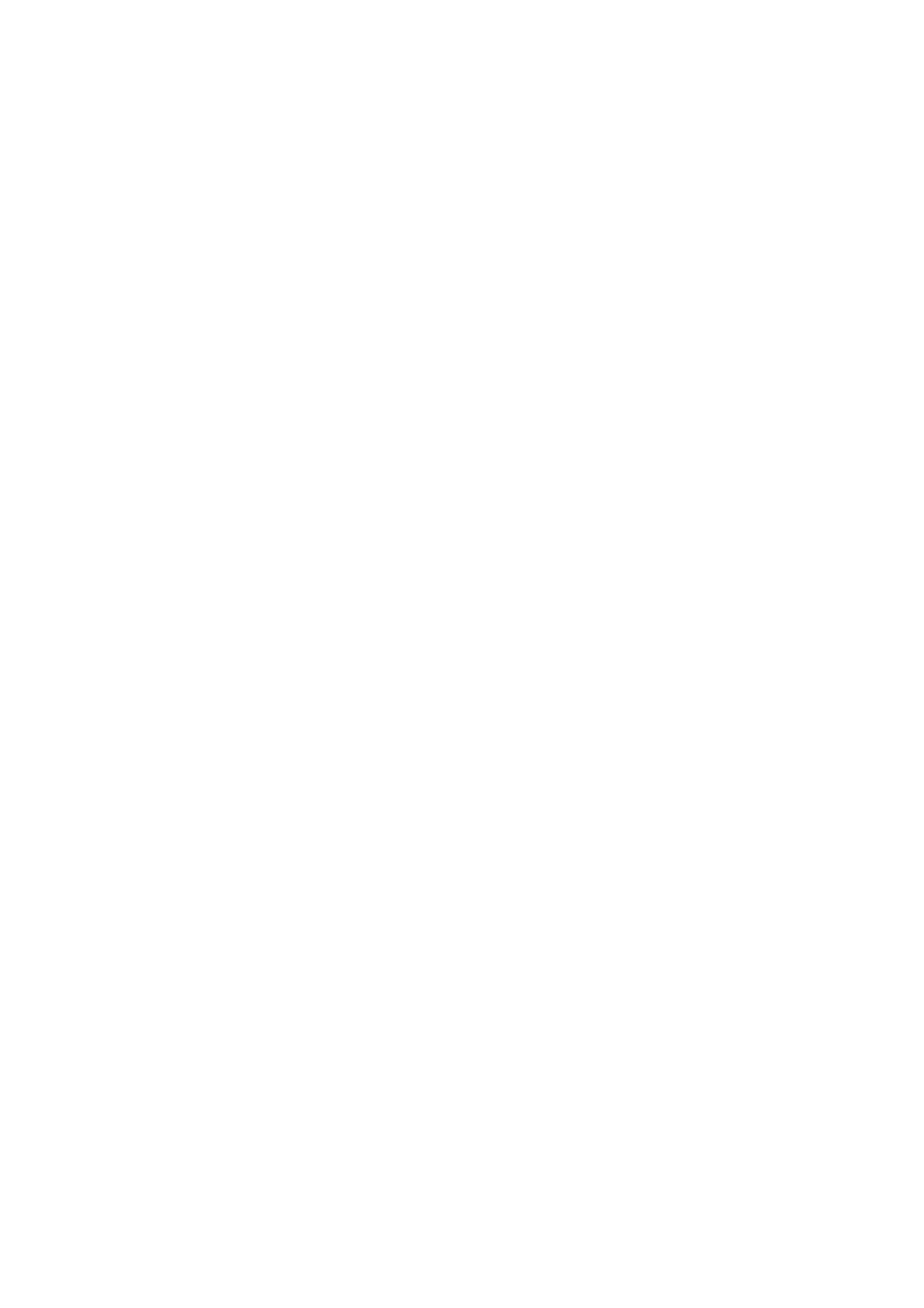| ---- |  |
|------|--|
|      |  |
|      |  |
|      |  |
|      |  |
|      |  |
|      |  |
|      |  |
|      |  |
|      |  |
|      |  |
|      |  |
|      |  |
|      |  |
|      |  |
|      |  |
|      |  |
|      |  |
|      |  |
|      |  |
|      |  |
|      |  |
|      |  |
|      |  |
|      |  |
|      |  |
|      |  |
|      |  |
|      |  |
|      |  |
|      |  |
|      |  |
|      |  |
|      |  |
|      |  |
|      |  |
|      |  |
|      |  |
|      |  |
|      |  |
|      |  |
|      |  |
|      |  |
|      |  |
|      |  |
|      |  |
|      |  |
|      |  |
|      |  |
|      |  |
|      |  |
|      |  |
|      |  |
|      |  |
|      |  |
|      |  |
|      |  |
|      |  |
|      |  |

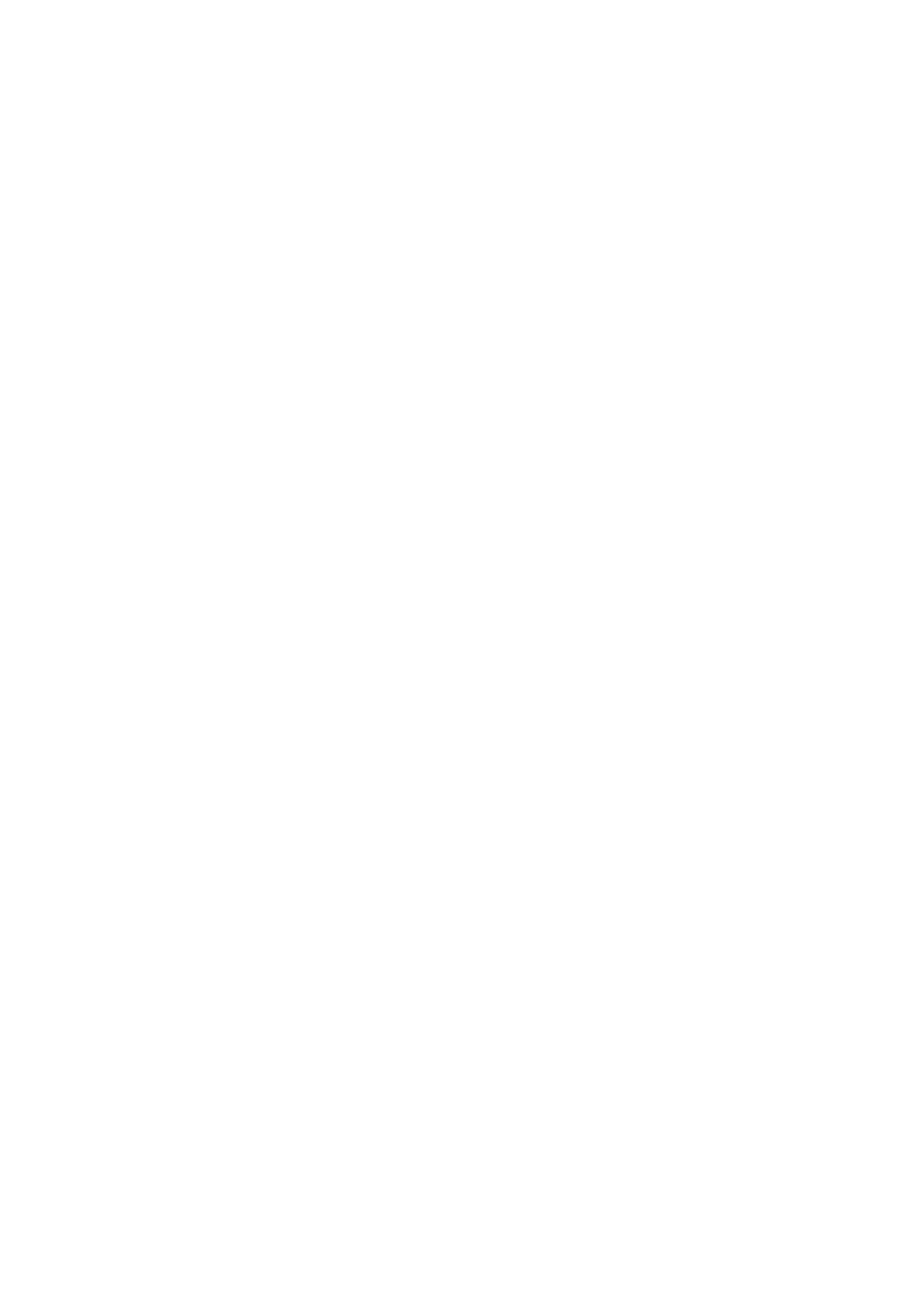| ---- |  |
|------|--|
|      |  |
|      |  |
|      |  |
|      |  |
|      |  |
|      |  |
|      |  |
|      |  |
|      |  |
|      |  |
|      |  |
|      |  |
|      |  |
|      |  |
|      |  |
|      |  |
|      |  |
|      |  |
|      |  |
|      |  |
|      |  |
|      |  |
|      |  |
|      |  |
|      |  |
|      |  |
|      |  |
|      |  |
|      |  |
|      |  |
|      |  |
|      |  |
|      |  |
|      |  |
|      |  |
|      |  |
|      |  |
|      |  |
|      |  |
|      |  |
|      |  |
|      |  |
|      |  |
|      |  |
|      |  |
|      |  |
|      |  |
|      |  |
|      |  |
|      |  |
|      |  |
|      |  |
|      |  |
|      |  |
|      |  |
|      |  |
|      |  |
|      |  |

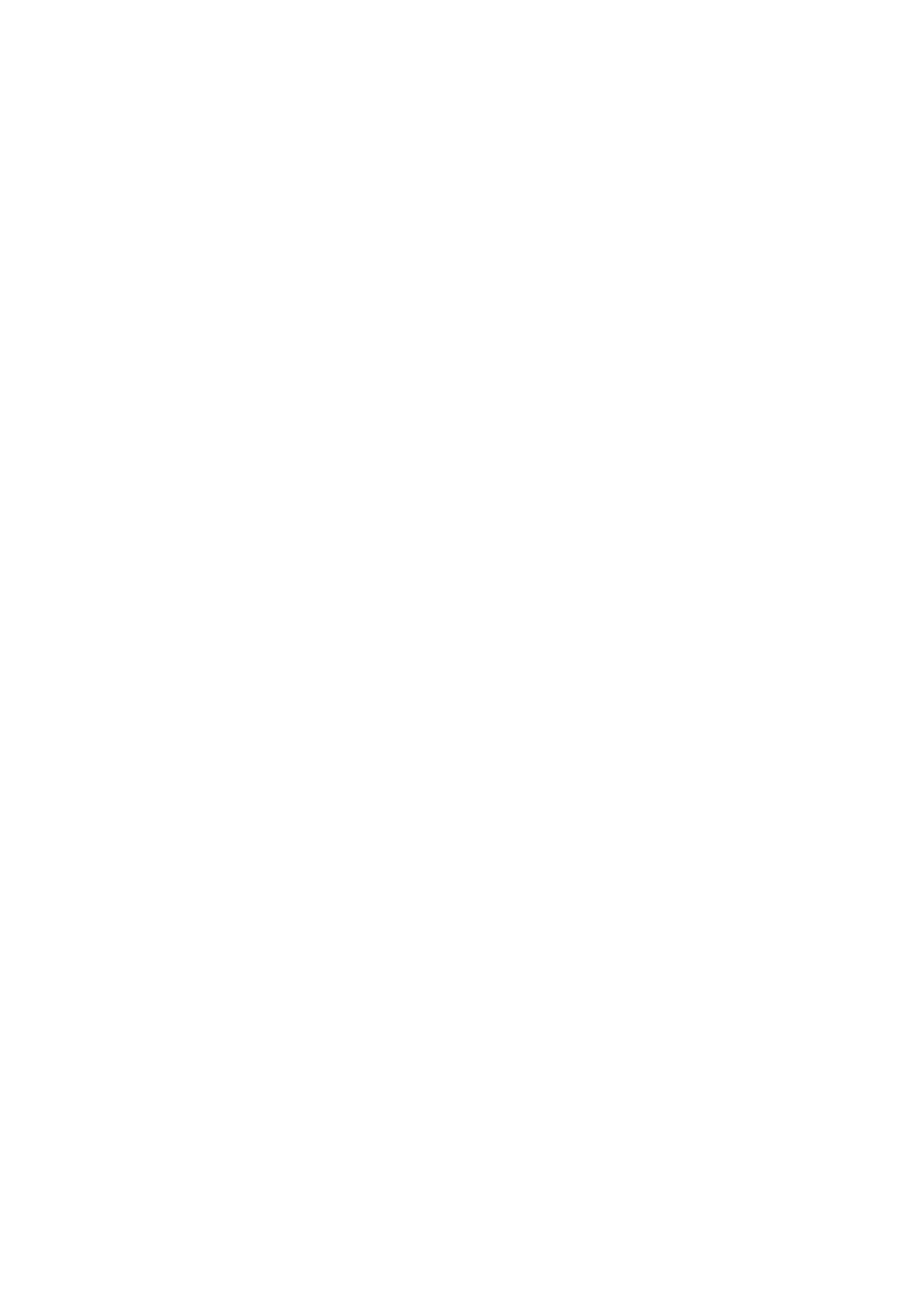| ---- |  |
|------|--|
|      |  |
|      |  |
|      |  |
|      |  |
|      |  |
|      |  |
|      |  |
|      |  |
|      |  |
|      |  |
|      |  |
|      |  |
|      |  |
|      |  |
|      |  |
|      |  |
|      |  |
|      |  |
|      |  |
|      |  |
|      |  |
|      |  |
|      |  |
|      |  |
|      |  |
|      |  |
|      |  |
|      |  |
|      |  |
|      |  |
|      |  |
|      |  |
|      |  |
|      |  |
|      |  |
|      |  |
|      |  |
|      |  |
|      |  |
|      |  |
|      |  |
|      |  |
|      |  |
|      |  |
|      |  |
|      |  |
|      |  |
|      |  |
|      |  |
|      |  |
|      |  |
|      |  |
|      |  |
|      |  |
|      |  |
|      |  |
|      |  |
|      |  |

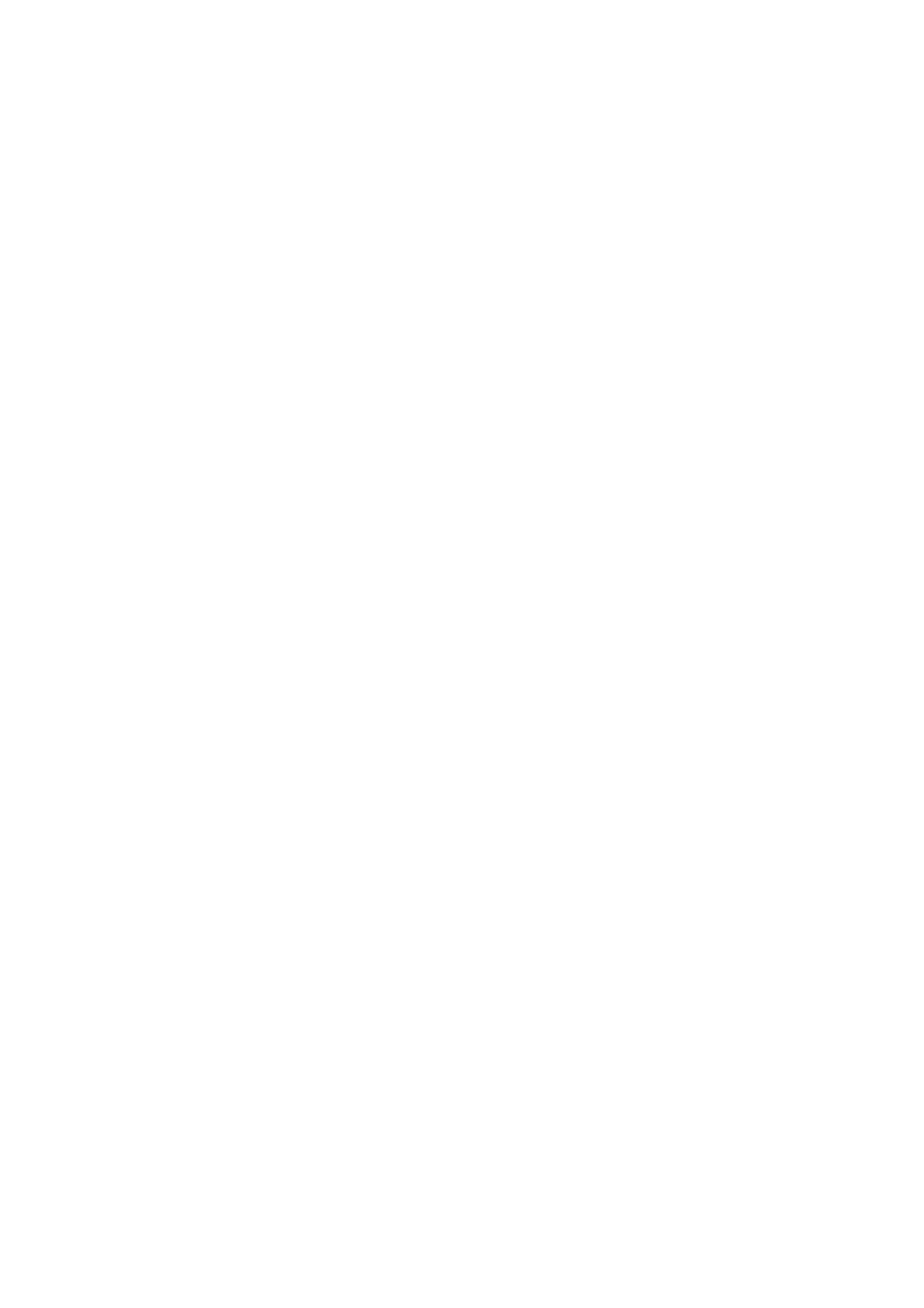| ---- |  |
|------|--|
|      |  |
|      |  |
|      |  |
|      |  |
|      |  |
|      |  |
|      |  |
|      |  |
|      |  |
|      |  |
|      |  |
|      |  |
|      |  |
|      |  |
|      |  |
|      |  |
|      |  |
|      |  |
|      |  |
|      |  |
|      |  |
|      |  |
|      |  |
|      |  |
|      |  |
|      |  |
|      |  |
|      |  |
|      |  |
|      |  |
|      |  |
|      |  |
|      |  |
|      |  |
|      |  |
|      |  |
|      |  |
|      |  |
|      |  |
|      |  |
|      |  |
|      |  |
|      |  |
|      |  |
|      |  |
|      |  |
|      |  |
|      |  |
|      |  |
|      |  |
|      |  |
|      |  |
|      |  |
|      |  |
|      |  |
|      |  |
|      |  |
|      |  |

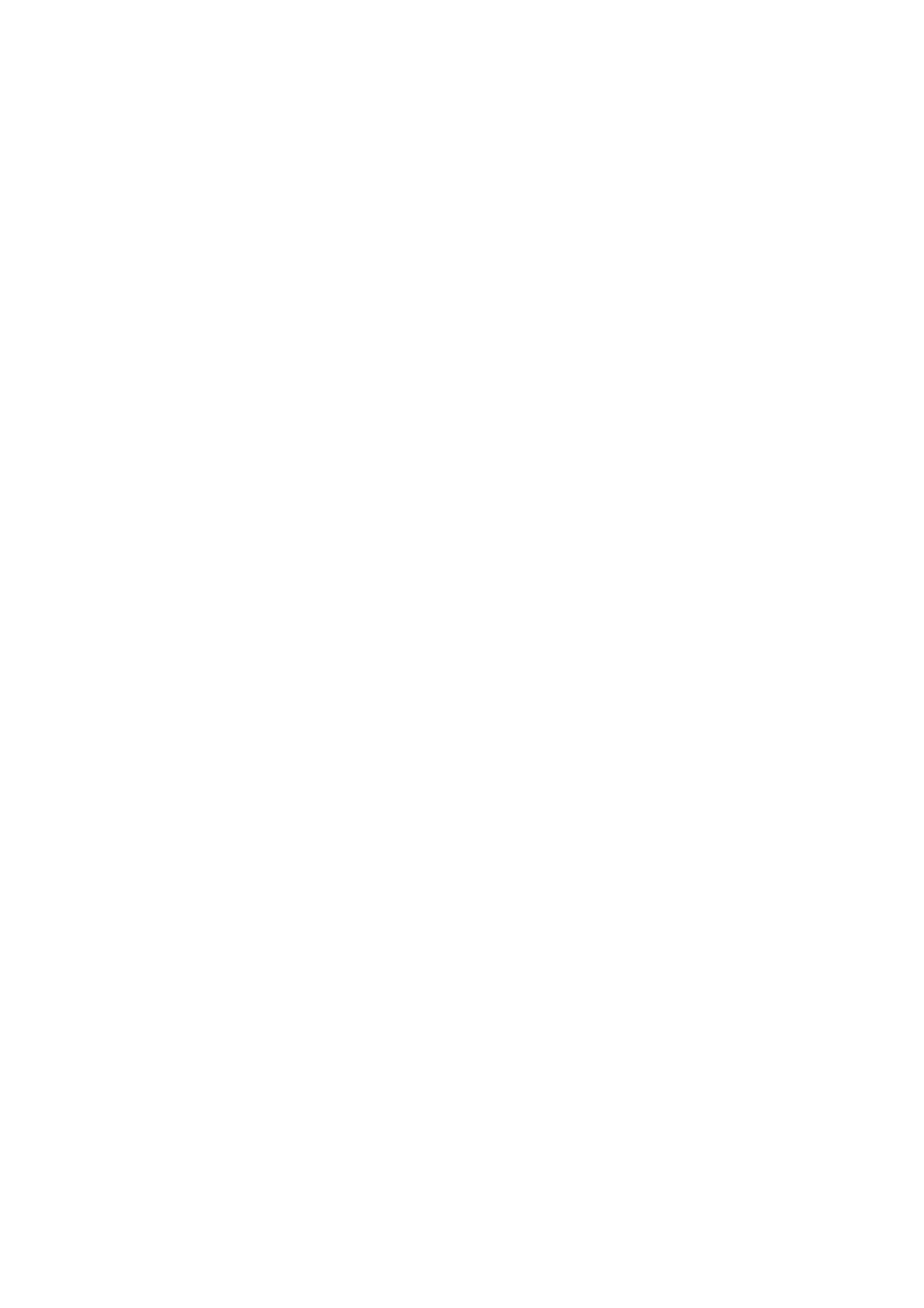| ---- |  |
|------|--|
|      |  |
|      |  |
|      |  |
|      |  |
|      |  |
|      |  |
|      |  |
|      |  |
|      |  |
|      |  |
|      |  |
|      |  |
|      |  |
|      |  |
|      |  |
|      |  |
|      |  |
|      |  |
|      |  |
|      |  |
|      |  |
|      |  |
|      |  |
|      |  |
|      |  |
|      |  |
|      |  |
|      |  |
|      |  |
|      |  |
|      |  |
|      |  |
|      |  |
|      |  |
|      |  |
|      |  |
|      |  |
|      |  |
|      |  |
|      |  |
|      |  |
|      |  |
|      |  |
|      |  |
|      |  |
|      |  |
|      |  |
|      |  |
|      |  |
|      |  |
|      |  |
|      |  |
|      |  |
|      |  |
|      |  |
|      |  |
|      |  |
|      |  |

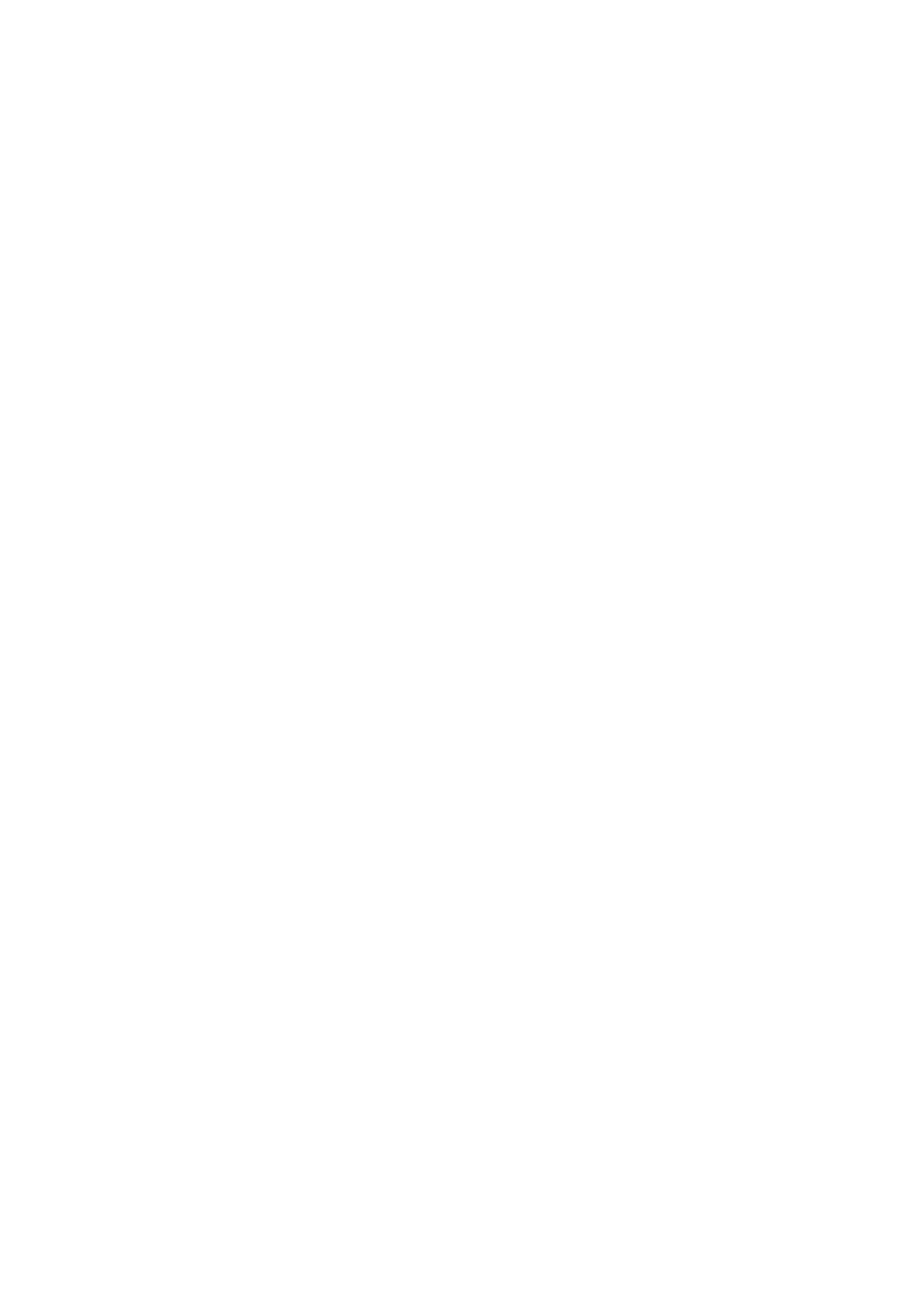| ---- |  |
|------|--|
|      |  |
|      |  |
|      |  |
|      |  |
|      |  |
|      |  |
|      |  |
|      |  |
|      |  |
|      |  |
|      |  |
|      |  |
|      |  |
|      |  |
|      |  |
|      |  |
|      |  |
|      |  |
|      |  |
|      |  |
|      |  |
|      |  |
|      |  |
|      |  |
|      |  |
|      |  |
|      |  |
|      |  |
|      |  |
|      |  |
|      |  |
|      |  |
|      |  |
|      |  |
|      |  |
|      |  |
|      |  |
|      |  |
|      |  |
|      |  |
|      |  |
|      |  |
|      |  |
|      |  |
|      |  |
|      |  |
|      |  |
|      |  |
|      |  |
|      |  |
|      |  |
|      |  |
|      |  |
|      |  |
|      |  |
|      |  |
|      |  |
|      |  |

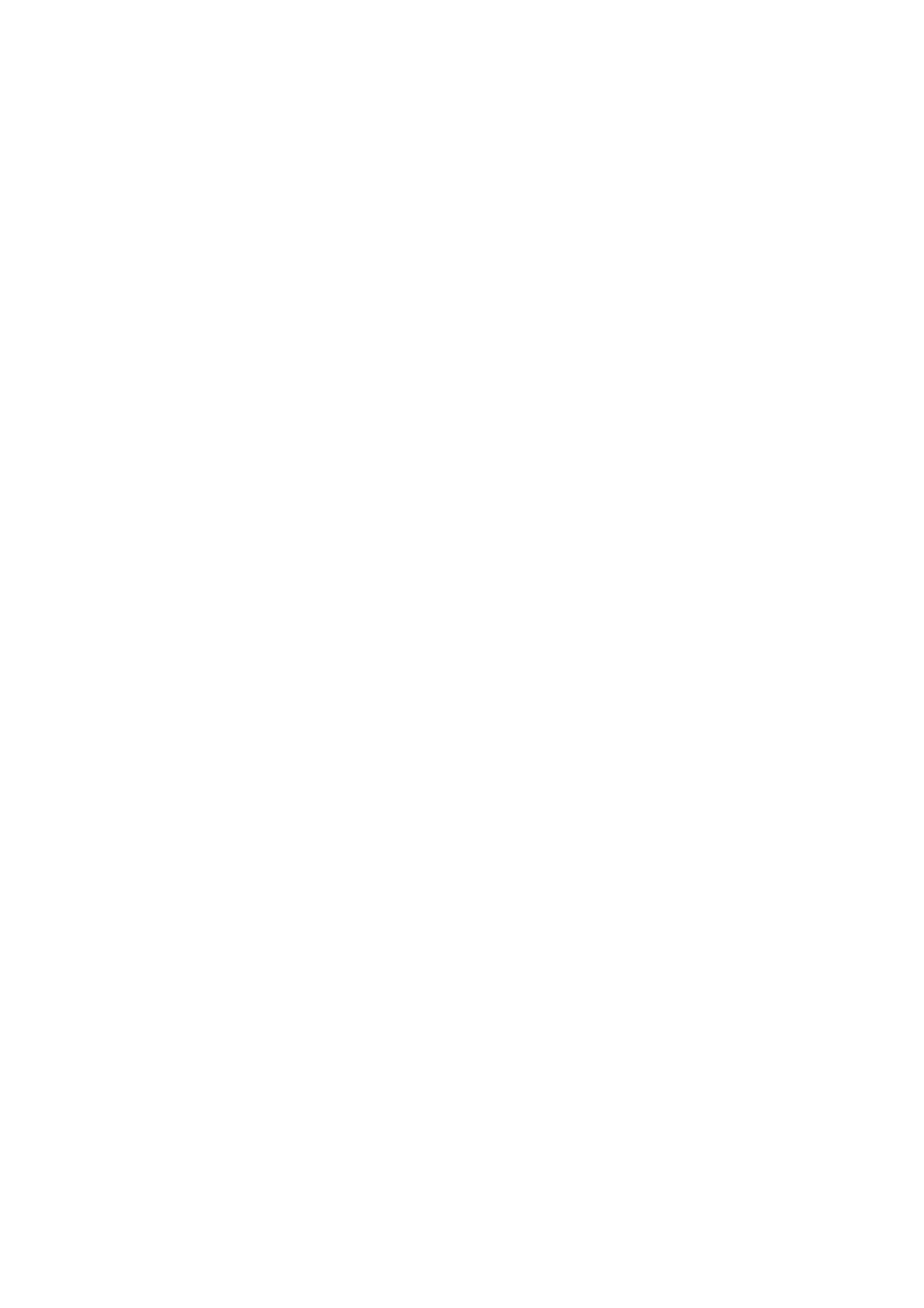| ---- |  |
|------|--|
|      |  |
|      |  |
|      |  |
|      |  |
|      |  |
|      |  |
|      |  |
|      |  |
|      |  |
|      |  |
|      |  |
|      |  |
|      |  |
|      |  |
|      |  |
|      |  |
|      |  |
|      |  |
|      |  |
|      |  |
|      |  |
|      |  |
|      |  |
|      |  |
|      |  |
|      |  |
|      |  |
|      |  |
|      |  |
|      |  |
|      |  |
|      |  |
|      |  |
|      |  |
|      |  |
|      |  |
|      |  |
|      |  |
|      |  |
|      |  |
|      |  |
|      |  |
|      |  |
|      |  |
|      |  |
|      |  |
|      |  |
|      |  |
|      |  |
|      |  |
|      |  |
|      |  |
|      |  |
|      |  |
|      |  |
|      |  |
|      |  |
|      |  |

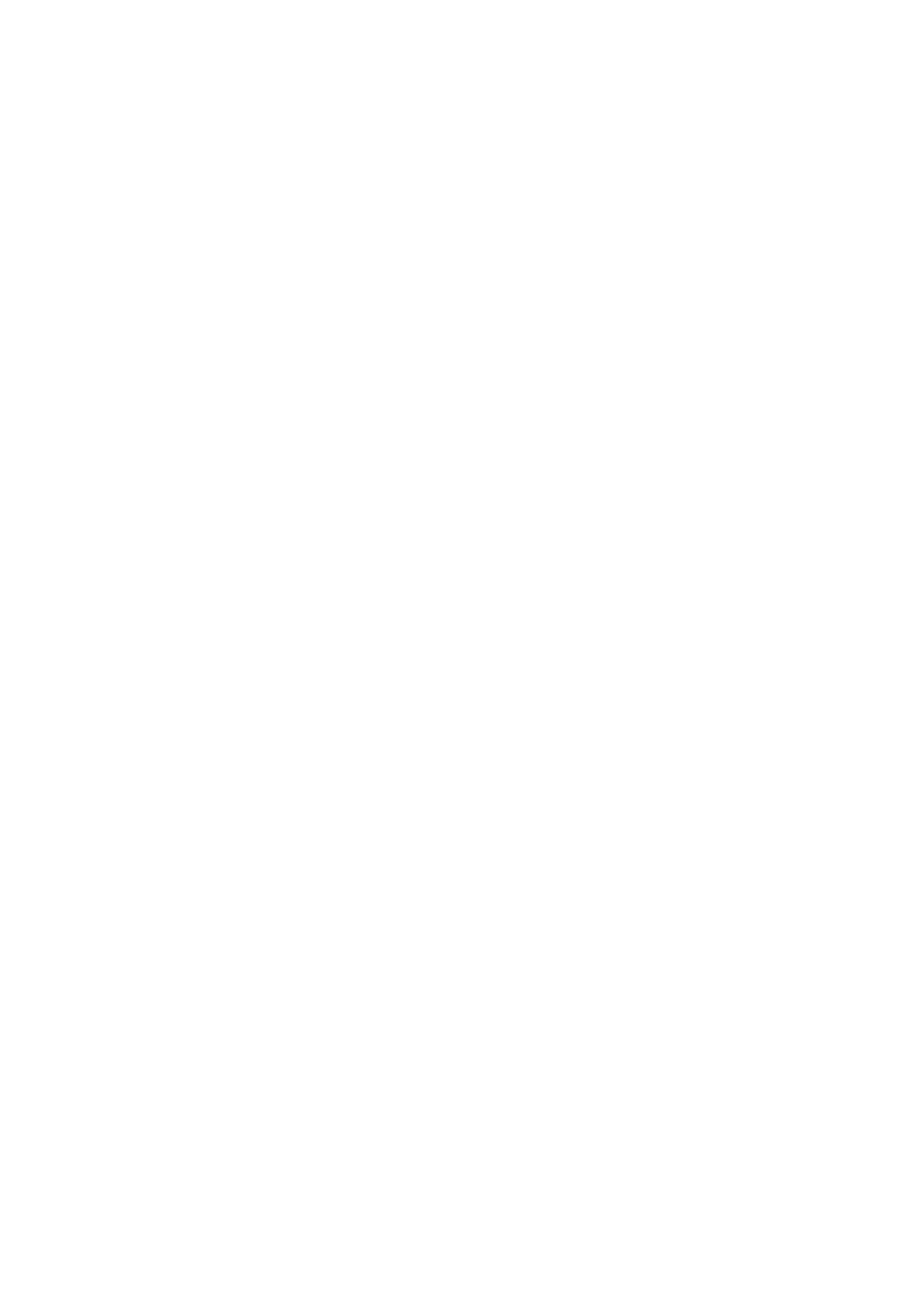| ---- |  |
|------|--|
|      |  |
|      |  |
|      |  |
|      |  |
|      |  |
|      |  |
|      |  |
|      |  |
|      |  |
|      |  |
|      |  |
|      |  |
|      |  |
|      |  |
|      |  |
|      |  |
|      |  |
|      |  |
|      |  |
|      |  |
|      |  |
|      |  |
|      |  |
|      |  |
|      |  |
|      |  |
|      |  |
|      |  |
|      |  |
|      |  |
|      |  |
|      |  |
|      |  |
|      |  |
|      |  |
|      |  |
|      |  |
|      |  |
|      |  |
|      |  |
|      |  |
|      |  |
|      |  |
|      |  |
|      |  |
|      |  |
|      |  |
|      |  |
|      |  |
|      |  |
|      |  |
|      |  |
|      |  |
|      |  |
|      |  |
|      |  |
|      |  |
|      |  |

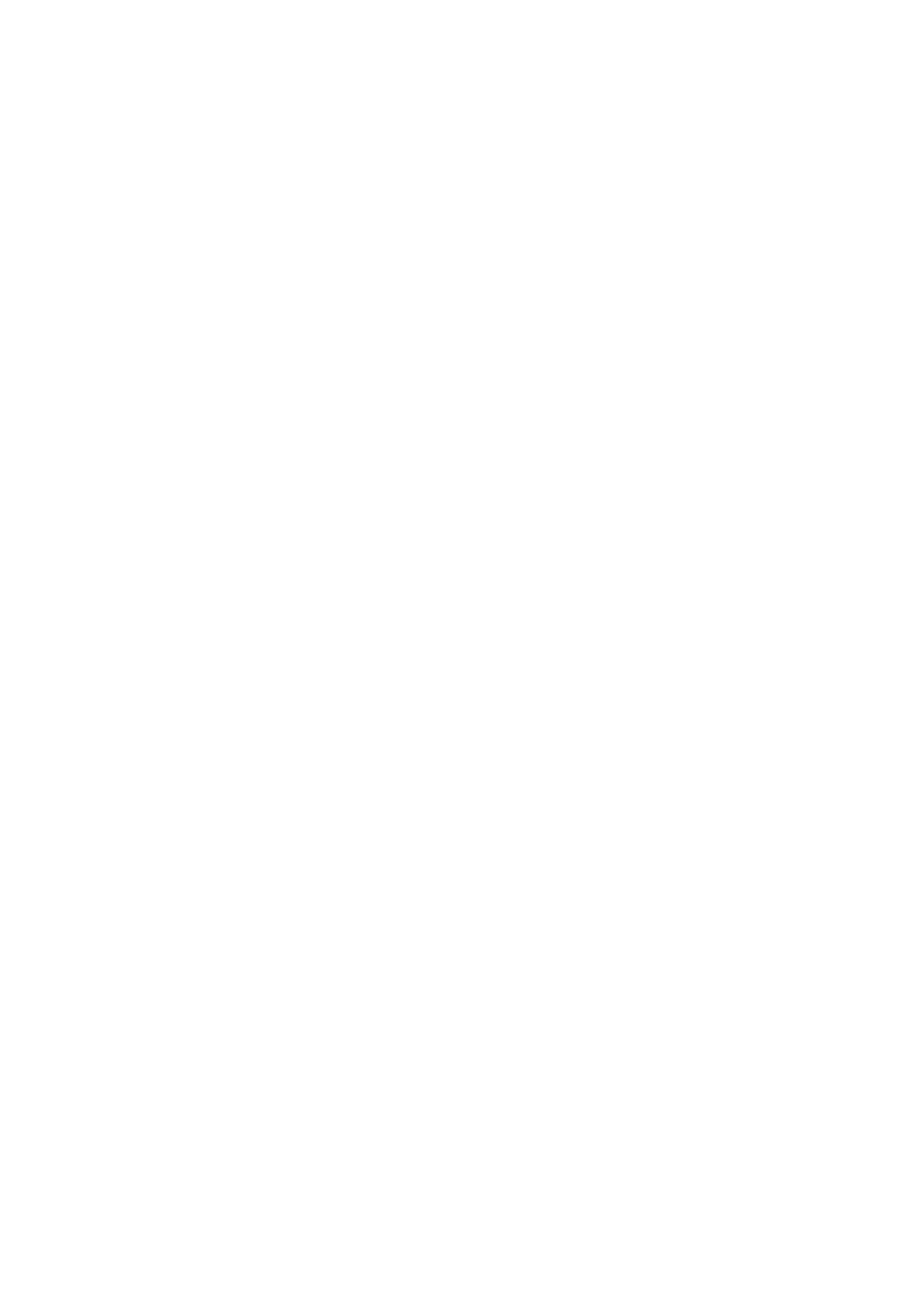| ---- |  |
|------|--|
|      |  |
|      |  |
|      |  |
|      |  |
|      |  |
|      |  |
|      |  |
|      |  |
|      |  |
|      |  |
|      |  |
|      |  |
|      |  |
|      |  |
|      |  |
|      |  |
|      |  |
|      |  |
|      |  |
|      |  |
|      |  |
|      |  |
|      |  |
|      |  |
|      |  |
|      |  |
|      |  |
|      |  |
|      |  |
|      |  |
|      |  |
|      |  |
|      |  |
|      |  |
|      |  |
|      |  |
|      |  |
|      |  |
|      |  |
|      |  |
|      |  |
|      |  |
|      |  |
|      |  |
|      |  |
|      |  |
|      |  |
|      |  |
|      |  |
|      |  |
|      |  |
|      |  |
|      |  |
|      |  |
|      |  |
|      |  |
|      |  |
|      |  |

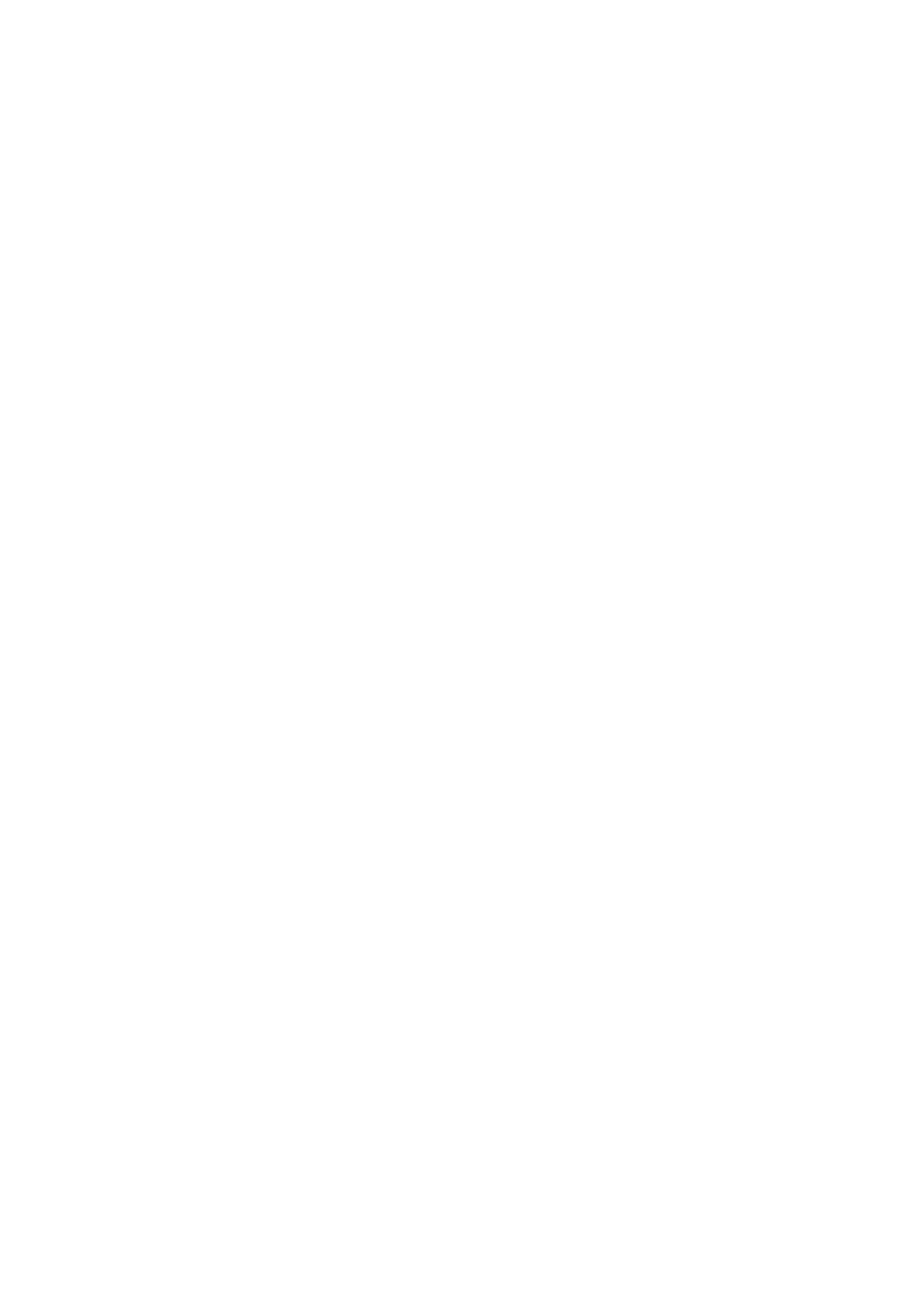| ---- |  |
|------|--|
|      |  |
|      |  |
|      |  |
|      |  |
|      |  |
|      |  |
|      |  |
|      |  |
|      |  |
|      |  |
|      |  |
|      |  |
|      |  |
|      |  |
|      |  |
|      |  |
|      |  |
|      |  |
|      |  |
|      |  |
|      |  |
|      |  |
|      |  |
|      |  |
|      |  |
|      |  |
|      |  |
|      |  |
|      |  |
|      |  |
|      |  |
|      |  |
|      |  |
|      |  |
|      |  |
|      |  |
|      |  |
|      |  |
|      |  |
|      |  |
|      |  |
|      |  |
|      |  |
|      |  |
|      |  |
|      |  |
|      |  |
|      |  |
|      |  |
|      |  |
|      |  |
|      |  |
|      |  |
|      |  |
|      |  |
|      |  |
|      |  |
|      |  |

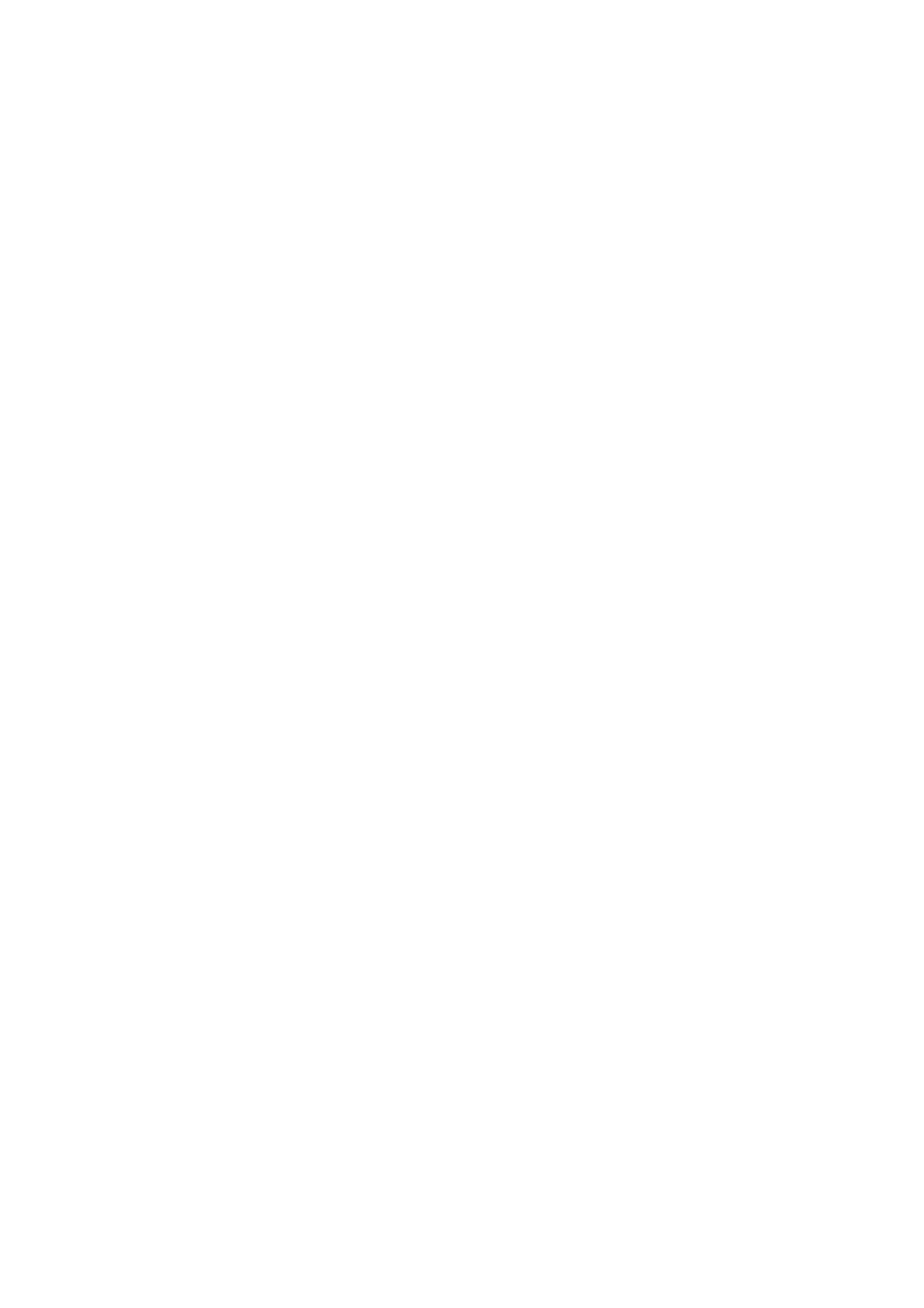| ---- |  |
|------|--|
|      |  |
|      |  |
|      |  |
|      |  |
|      |  |
|      |  |
|      |  |
|      |  |
|      |  |
|      |  |
|      |  |
|      |  |
|      |  |
|      |  |
|      |  |
|      |  |
|      |  |
|      |  |
|      |  |
|      |  |
|      |  |
|      |  |
|      |  |
|      |  |
|      |  |
|      |  |
|      |  |
|      |  |
|      |  |
|      |  |
|      |  |
|      |  |
|      |  |
|      |  |
|      |  |
|      |  |
|      |  |
|      |  |
|      |  |
|      |  |
|      |  |
|      |  |
|      |  |
|      |  |
|      |  |
|      |  |
|      |  |
|      |  |
|      |  |
|      |  |
|      |  |
|      |  |
|      |  |
|      |  |
|      |  |
|      |  |
|      |  |
|      |  |

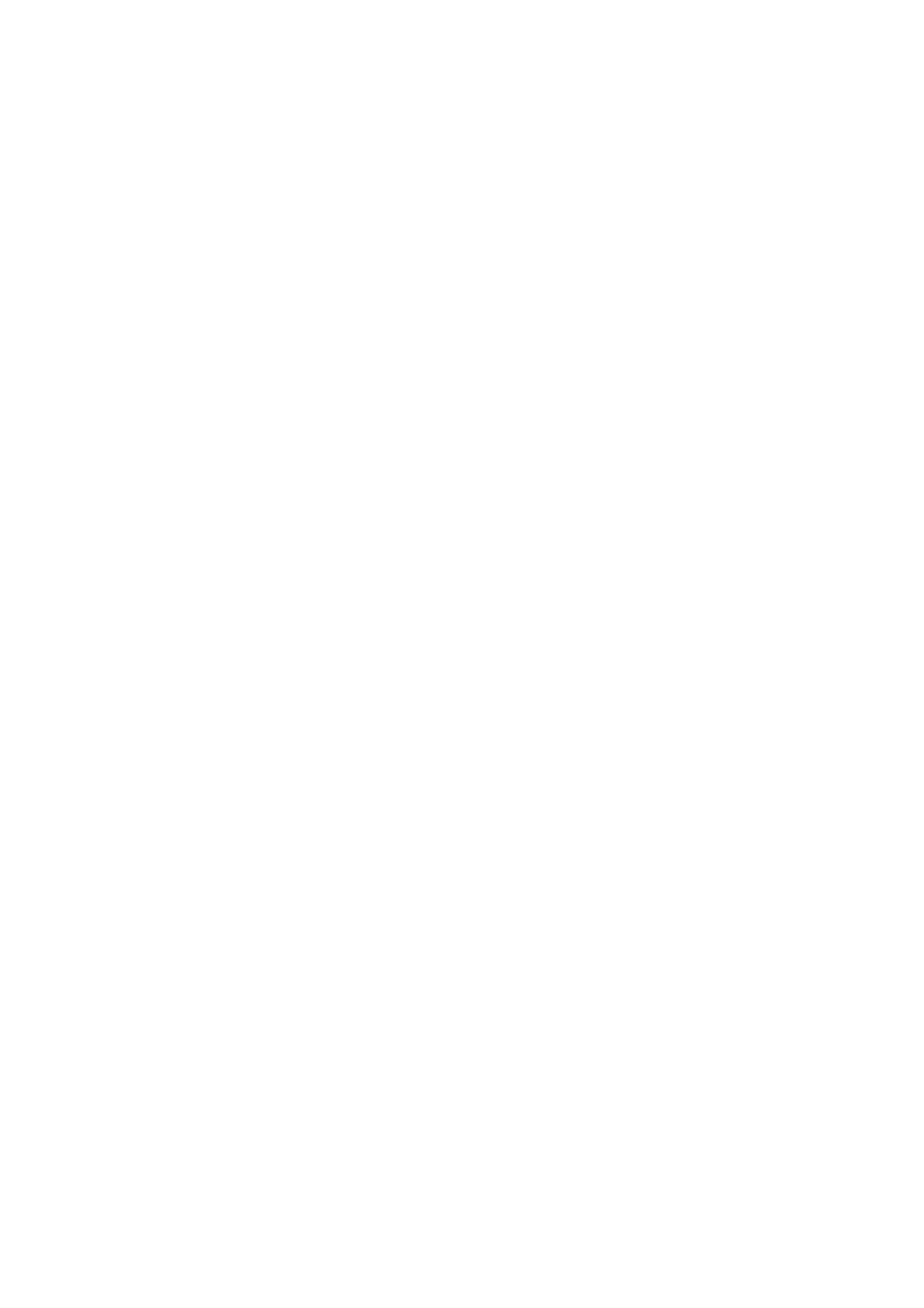| ---- |  |
|------|--|
|      |  |
|      |  |
|      |  |
|      |  |
|      |  |
|      |  |
|      |  |
|      |  |
|      |  |
|      |  |
|      |  |
|      |  |
|      |  |
|      |  |
|      |  |
|      |  |
|      |  |
|      |  |
|      |  |
|      |  |
|      |  |
|      |  |
|      |  |
|      |  |
|      |  |
|      |  |
|      |  |
|      |  |
|      |  |
|      |  |
|      |  |
|      |  |
|      |  |
|      |  |
|      |  |
|      |  |
|      |  |
|      |  |
|      |  |
|      |  |
|      |  |
|      |  |
|      |  |
|      |  |
|      |  |
|      |  |
|      |  |
|      |  |
|      |  |
|      |  |
|      |  |
|      |  |
|      |  |
|      |  |
|      |  |
|      |  |
|      |  |
|      |  |

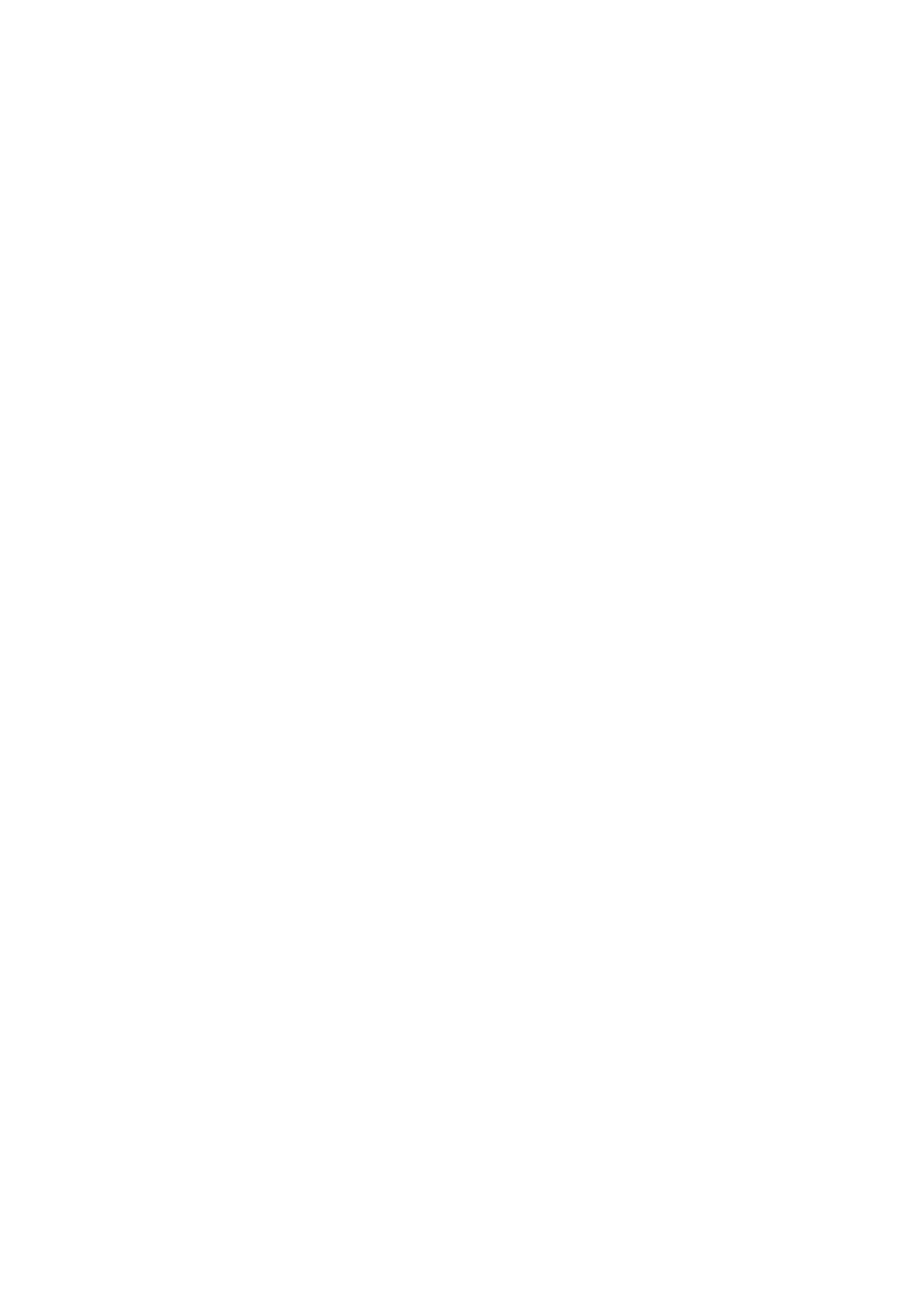| ---- |  |
|------|--|
|      |  |
|      |  |
|      |  |
|      |  |
|      |  |
|      |  |
|      |  |
|      |  |
|      |  |
|      |  |
|      |  |
|      |  |
|      |  |
|      |  |
|      |  |
|      |  |
|      |  |
|      |  |
|      |  |
|      |  |
|      |  |
|      |  |
|      |  |
|      |  |
|      |  |
|      |  |
|      |  |
|      |  |
|      |  |
|      |  |
|      |  |
|      |  |
|      |  |
|      |  |
|      |  |
|      |  |
|      |  |
|      |  |
|      |  |
|      |  |
|      |  |
|      |  |
|      |  |
|      |  |
|      |  |
|      |  |
|      |  |
|      |  |
|      |  |
|      |  |
|      |  |
|      |  |
|      |  |
|      |  |
|      |  |
|      |  |
|      |  |
|      |  |

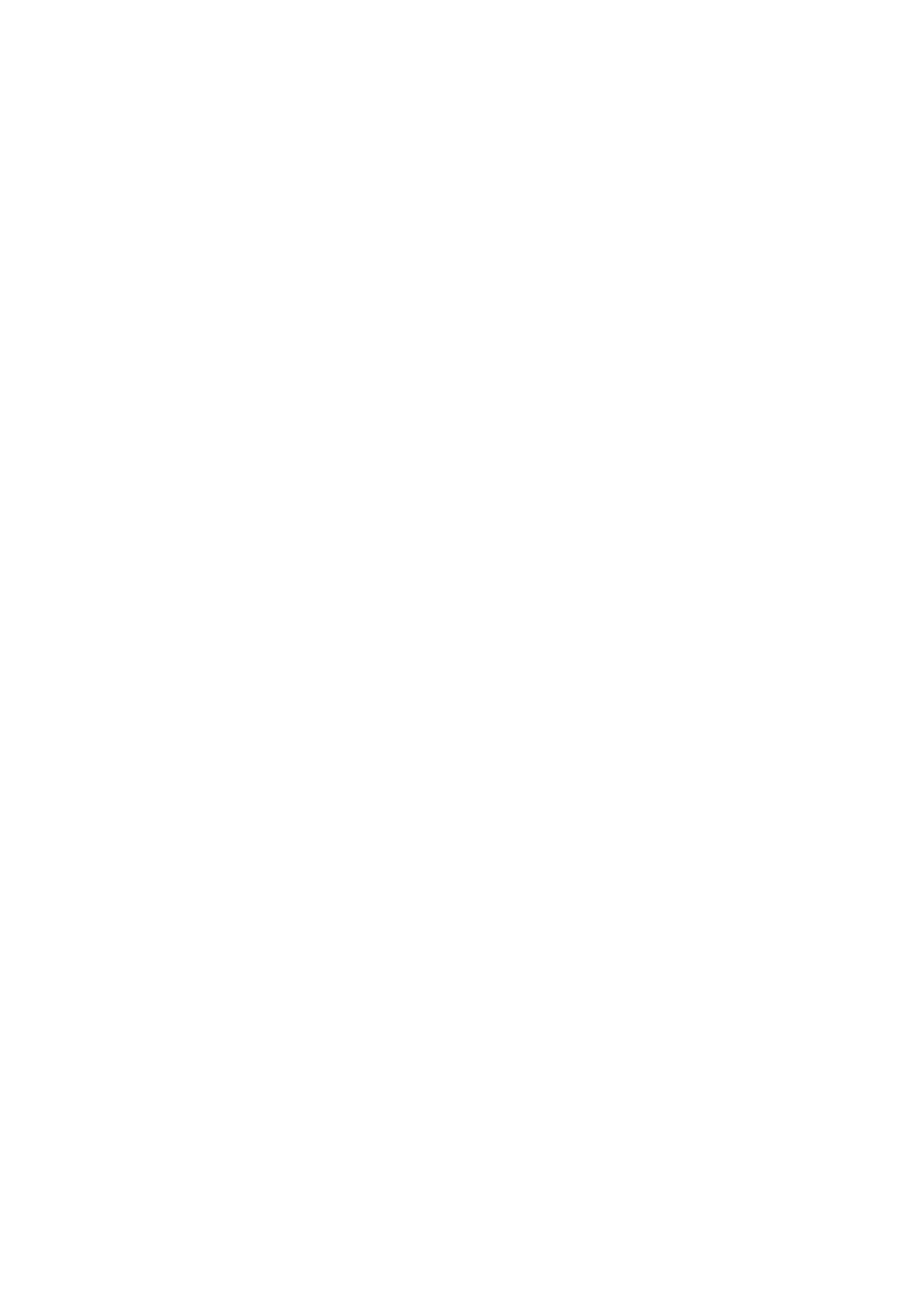| ---- |  |
|------|--|
|      |  |
|      |  |
|      |  |
|      |  |
|      |  |
|      |  |
|      |  |
|      |  |
|      |  |
|      |  |
|      |  |
|      |  |
|      |  |
|      |  |
|      |  |
|      |  |
|      |  |
|      |  |
|      |  |
|      |  |
|      |  |
|      |  |
|      |  |
|      |  |
|      |  |
|      |  |
|      |  |
|      |  |
|      |  |
|      |  |
|      |  |
|      |  |
|      |  |
|      |  |
|      |  |
|      |  |
|      |  |
|      |  |
|      |  |
|      |  |
|      |  |
|      |  |
|      |  |
|      |  |
|      |  |
|      |  |
|      |  |
|      |  |
|      |  |
|      |  |
|      |  |
|      |  |
|      |  |
|      |  |
|      |  |
|      |  |
|      |  |
|      |  |

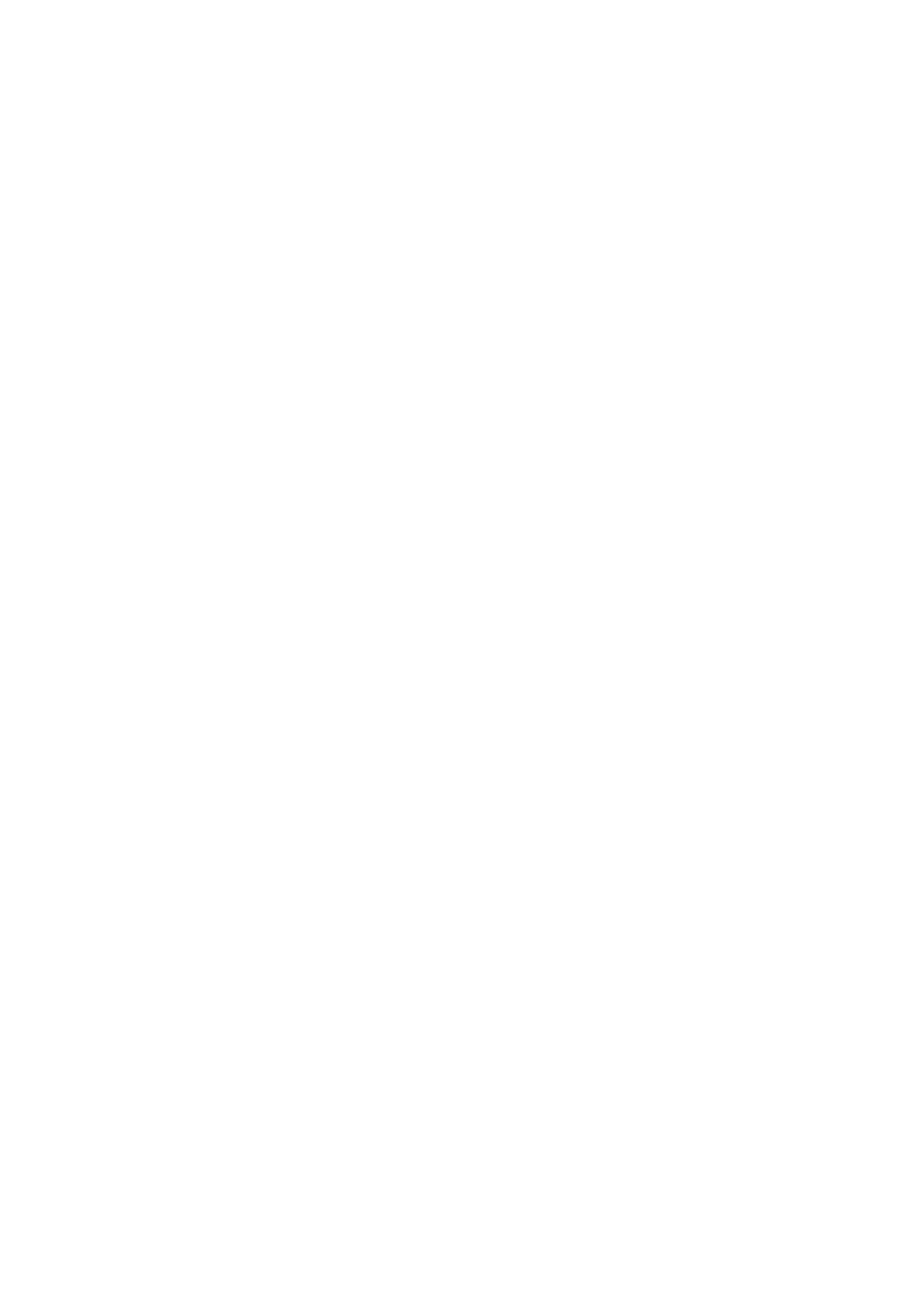| ---- |  |
|------|--|
|      |  |
|      |  |
|      |  |
|      |  |
|      |  |
|      |  |
|      |  |
|      |  |
|      |  |
|      |  |
|      |  |
|      |  |
|      |  |
|      |  |
|      |  |
|      |  |
|      |  |
|      |  |
|      |  |
|      |  |
|      |  |
|      |  |
|      |  |
|      |  |
|      |  |
|      |  |
|      |  |
|      |  |
|      |  |
|      |  |
|      |  |
|      |  |
|      |  |
|      |  |
|      |  |
|      |  |
|      |  |
|      |  |
|      |  |
|      |  |
|      |  |
|      |  |
|      |  |
|      |  |
|      |  |
|      |  |
|      |  |
|      |  |
|      |  |
|      |  |
|      |  |
|      |  |
|      |  |
|      |  |
|      |  |
|      |  |
|      |  |
|      |  |